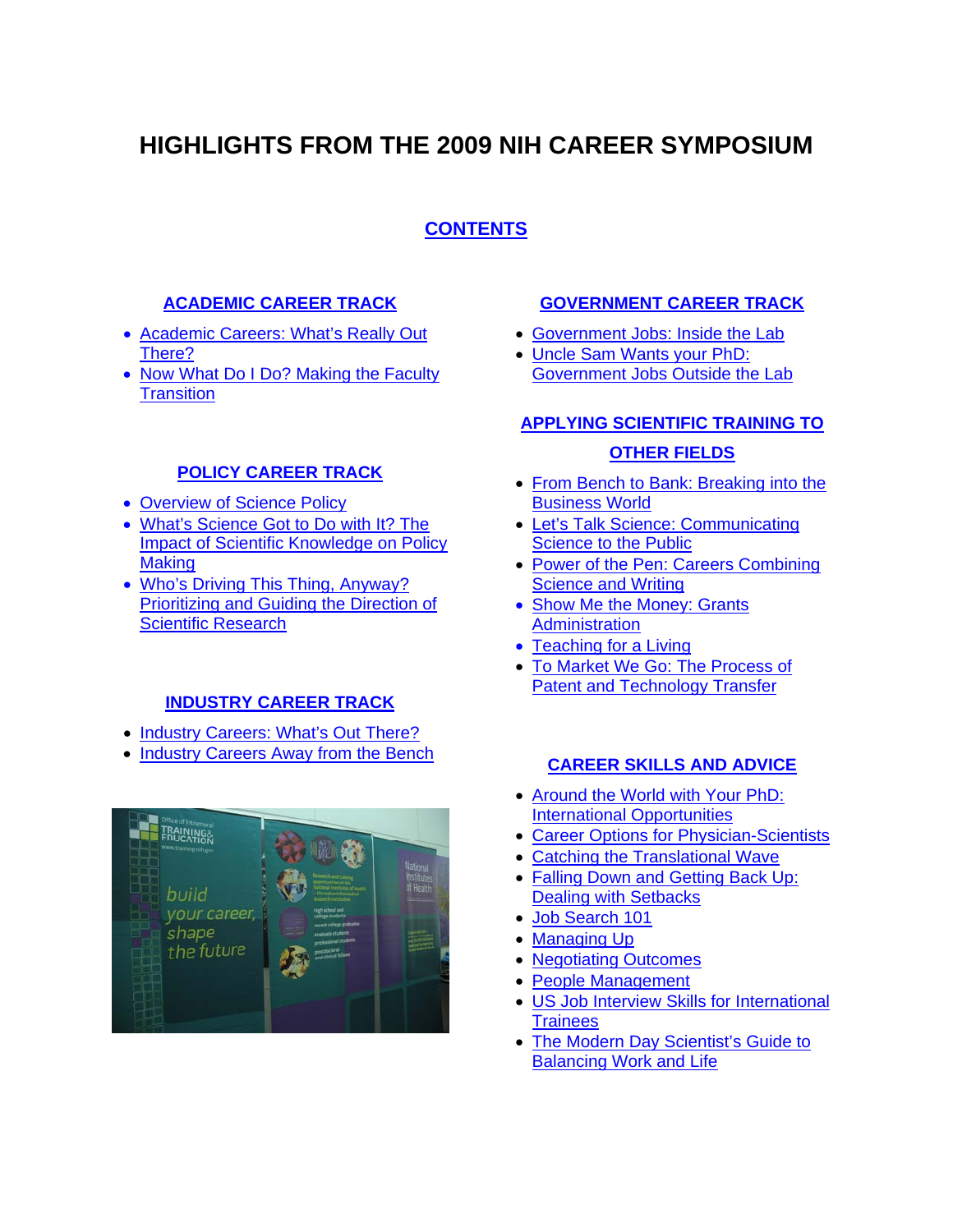### **ACADEMIC CAREER TRACK**

#### <span id="page-1-0"></span>Academic Careers: What's Really Out There? Cindy Chang, PhD

Patricia Sokolove, PhD, Deputy Director of the Office of Intramural Training & Education and former tenured faculty member at the University of Maryland Medical School, advised those considering a career in the academic sector to understand that it is, and always has been, evolving. She then described the changes in academic employment for PhDs in the biomedical sciences over the last 50 years.

Since the "Golden Age" of education after World War II and into the 1960s when federal investment in education increased by 15% a year, the number of tenured faculty positions has plateaued. More older faculty are staying in place since mandatory retirement was abolished in 1994, a decrease in new assistant professors being hired, and an increase in part-time and non-tenure track appointments, all contributed to this trend. At the same time, there has been a surge in the number of science PhDs earned by women. As a result, the rate of awarding doctoral degrees

has outpaced the rate of availability of academic jobs by 3 to 4 times. Dr. Sokolove sho wed that the portrait of "tenured full professors conducting cutting-edge research in prestigious, researc h oriented universities" is transient. The concept of tenure itself was not introduced until 1940 and may be on its way out. The changing nature of tenure is further illustrated by the fact that currently only 13% of the tenure granting medical schools guarantee total institutional salary.

More importantly, the portrait no longer reflects what most PhD grads end up doing or even desire. For example, among 23 graduates who were 10 to 12 years beyond their PhDs from the Yale Molecular Biophysics and Biochemistry program, only 8 (35%) were in academic positions, of which only 2 (9%) were tenured or in a tenure-track position (Mervis 2008). The majority of the remaining graduates ended up in the biotechnology industry. Another survey of doctoral students at UC Berkeley found that the proportion of those planning to pursue a career in research as a professor decreased from the beginning to the end of their PhD programs (Mason 2006). The concern with raising a family was likely to play a role in this decrease and was supported by the fact that these students ranked tenured track faculty careers at researchintensive universities as the least likely to be family-friendly among different career paths.

All hope for an academic career is not lost, however. In fact, the decreased interest of PhD graduates in doing research works to the advantage of those still hoping for a career in academia. Dr. Sokolove reminded us that the most driven and very best will always find academic positions. Additionally, there are a growing number of opportunities at master's and bachelor's institutions, which have traditionally focused on teaching, but where research is increasingly encouraged or required. There are also increasing opportunities for PhDs to do translational research at medical, dental, and nursing schools where students are more likely training to become practitioners than researchers. Looking to increase your chances of landing a position at a medical school? Dr. Sokolove's last tip was to take the excellent pathobiology class, Demystifying Medicine, taught by Dr. Irwin Arias offered at NIH.

Mason, Mary Ann and Marc Goulden. 2006. "UC Doctoral Student Career Life Survey." (<http://ucfamilyedge.berkeley.edu/grad%20life%20survey.html>)

Mervis, J. "And Then There Was One," Science 321: 1622 – 1628 (2008)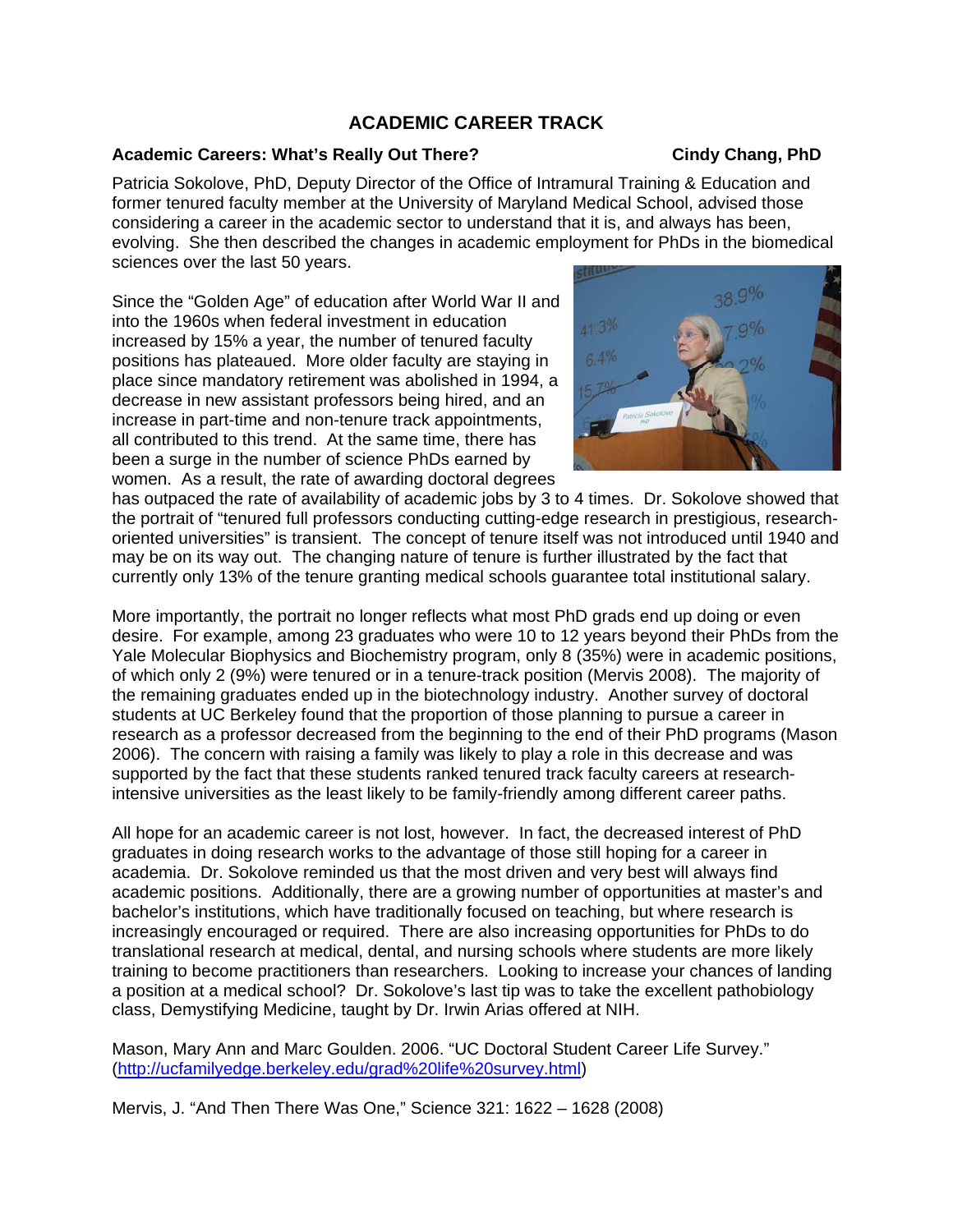#### <span id="page-2-0"></span>**Now What Do I Do? Making the Faculty Transition Senta Kapnick Communist Rapnick**

So you think you want to be an academic? Well, I hope you are prepared because, as the panel of *Making the Faculty Transition* made clear, managing a laboratory in an academic setting is no easy task. Representing both MDs and PhDs with clinical and basic science backgrounds, the panel offered insider tips on the intimidating transition to academia with one underlying message to new junior faculty: negotiate fiercely and balance carefully.

How does one obtain a faculty position in the first place? Not surprisingly, appointment goes hand-in-hand with productivity at the postdoctoral level. It is important to remember, however, that money reigns, especially in today's economy, so an applicant with grants would be particularly attractive. James Kreindler, MD, Assistant Professor of Pediatrics at the University Of Pennsylvania School Of Medicine, also pointed out that survival is dependent upon networking skills. Although this seems like a daunting task, visibility via the community should be your first priority, especially in the fastest growing job sector for PhDs – clinical departments.

Congratulations! You are offered a coveted faculty position and now have the pleasure of becoming not only a scientist, but also a manager, public relations expert, and a psychologist. First things first – *read the offer up front*. Surprisingly few people actually do this. This is your opportunity to put your career on the right track. Negotiation essentials include a slow transition into teaching duties and allowing for plenty of time to set up your laboratory. Avoid what the panel referred to as "Assistant Professor's Disease," i.e. *don't be a* "yes person" otherwise you risk spreading yourself too thin. Lastly, be sure to use your network and establish a community to leverage resources. Shifting from postdoctoral duties to new-found research, teaching and service responsibilities was likened by the panel to being "hit over the head." In an attempt to emphasize this paradigm shift, Pablo Sobrado, PhD, an Assistant Professor in the Department of Biochemistry at Virginia Tech, told the audience filled with bright-eyed future faculty to be prepared to come early and to stay late, because you are everyone. Oh, and order your -80º freezer early – they take six months to ship.

All of the panelists emphasized that long-term success as a faculty member is dependent on passion and "a real need to satisfy your curiosity," as Maja Maric, PhD of Georgetown University's Department of Microbiology and Immunology succinctly stated. Enthusiasm will only carry you so far though, so plan ahead. Seemingly minor skills such as protocol management can save hours of explanations to graduate students in the future. Regardless of how successful you are in the laboratory and the classroom, tenure is a constantly moving target in today's academic institutions. Therefore we should all heed the unfortunate, but reality-laden advice of the seasoned Director of the Sackler Institute of Graduate Biomedical Science at NYU's School of Medicine, Joel Oppenheim, PhD: be sure to gain skill sets applicable to other fields.

Recommended resources helpful in the transition process included Kathy Barker's book, *At the Helm*, which contains interviews addressing a range of laboratory management advice, including how to hire post-docs and technicians. After all is said and done however, a smooth faculty transition can deliver all the successes you anticipate as well as the failures you do not foresee. With a solid support system at home, a lot of passion, excellent networking skills, and a little luck, making the faculty transition can be a rewarding experience.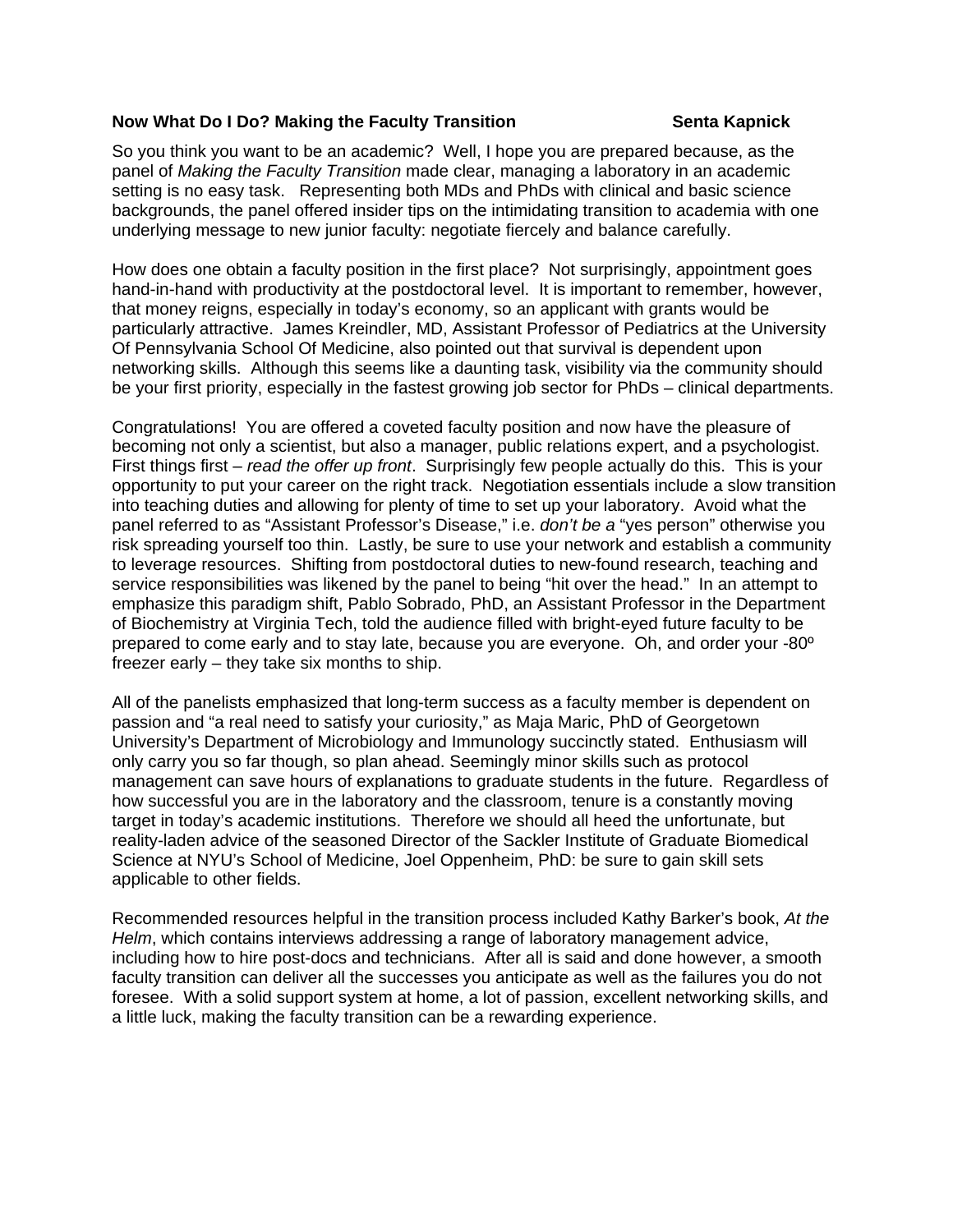# **POLICY CAREER TRACK**

#### <span id="page-3-0"></span>**Overview of Science Policy Community Community Sandra Chapman Chapman Chapman Chapman**

### Do your friends and family get an earful about how long it took you to obtain security clearance or to fill out an animal protocol or to book a work-related trip? I hate to break it to you, but unless they work in Building 1, they may not be the right people to tell. Lynn Hudson, PhD found the right people to tell in 2004 when she began a detail in the NIH Office of the Director. She wanted to do something about the problems she encountered in the daily operations of running her lab in the Developmental Genetics Section of the NINDS. Within five years she was appointed the new director for the Office of Science Policy Analysis. Dr. Hudson had numerous fun and engaging stories about her experiences in science policy as well as helpful advice for trainees considering careers in this field.

Currently her office is preparing for the arrival of the new NIH Director by compiling a list of possible policy issues that will become the new focus of the office. Each new director likes to have a personal mission in order to leave a memorable legacy. Some of the most pressing issues include packaging good strategies for delivering the \$10.4 billion given to the NIH as part of the American Recovery and Re-Investment Act, rejuvenating the Clinical Center at the NIH, and drafting new guidelines for federally funded stem cell research.

Dr. Hudson described some of the qualities that would make a scientist well suited for a career in science policy. She described the field as ideal for people who like to have a broad, general view of science and how science affects our society. It is also for people who have a general interest in national health care and the hottest topics in science. A scientist hoping to build a career in science policy must be well read, able to absorb tremendous amounts of information quickly, and aware of the opinions of the public, congress, and disease associations.

Dr. Hudson encouraged young scientists who are passionate about the future directions of science to find ways to start getting involved. The AAAS Science and Technology Policy fellowship is a highly accredited program that places fellows in various government agencies and congressional offices. However, this program is very competitive and is restricted to US citizens only. Therefore, Dr. Hudson suggested many alternatives to consider that are equally

engaging and valuable. The Christine Mirzayan fellowship offered by the National Academies, an independent organization that can handle more sensitive issues, is open to international applicants who have a J-1 or F-1 visa or are enrolled in a US university. Dr. Hudson also recommended that students investigate science policy opportunities internationally. The European Union has a reciprocity agreement with the US to welcome foreign scientists. Furthermore, there are opportunities within each institute to detail with their policy shop. Finally, Dr. Hudson recommended a Masters in Public Health and added that certain institutions or programs may even offer financial support for this type of continued education.



Science policy is a developing field and one that needs to foster awareness from the public to build support and to continue to grow. Dr. Hudson's comments helped explain why it is important to assist the public in understanding how and why the science in this nation operates as it does. If this sounds like the perfect fit for you, consider using the suggestions from Dr. Hudson to discover the world of science policy first-hand.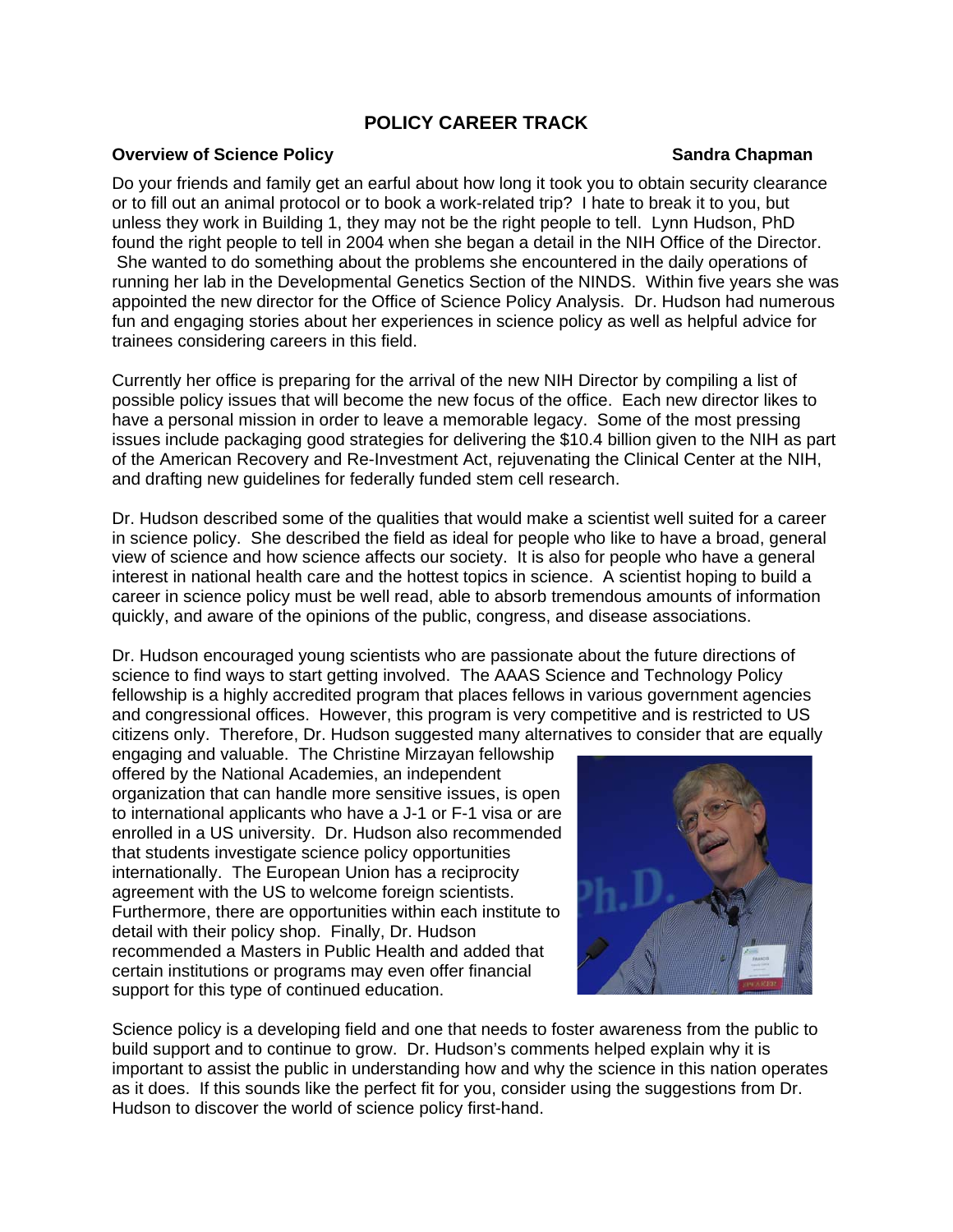### <span id="page-4-0"></span>**What's Science Got to Do with It? The Impact of Scientific Knowledge on Policy Making**

### **Sukanya Raghuraman, PhD**

If you have the ability to think on your feet, possess a capacity to roll with changing workplace scenarios, and enjoy being challenged by projects with widely varying job descriptions, you may be suited for a career in science policy according to the panelists at the incredibly informative session that covered the impact of scientific knowledge on policy making. The speakers included- Carrie Wolinetz, PhD, Director of Scientific Affairs and Public Relations for the Office of Public Affairs at FASEB; Adam Reinhart, PhD, Grants Administrator/Soil and Water Scientist at USAID; Edward Ramos, PhD, Science Policy analyst at NHGRI; and Brian Carter, PhD ACS/AAAS Legislative Fellow currently serving on Senator Edward Kennedy's Committee on Health, Education, Labor and Pensions.

How does one acquire the requisite skills needed to operate in the somewhat amorphous world of science policy? Dr. Wolinetz suggested that during the course of a PhD and postdoctoral stint, scientists automatically become equipped with all the qualities needed to succeed in this field, such as the ability to glean the essence of an article from complex data and to adapt and change direction when the situation demands (for example when an experiment fails.) The other panelists stressed the need for a good mentor and a productive relationship with that mentor in order to learn the tools of the trade.

Is a policy fellowship mandatory for someone wishing to pursue a career in science policy? The panelists revealed that, contrary to popular belief, fellowships are well paid, but the need for one may be circumvented by building up one's resume even while working in the lab. Opportunities for volunteering exist with the National Postdoctoral Association (NPA) and at scientific society offices among others. Dr. Carter suggested that a lack of a proper fellowship in science policy could be advantageous in some cases, as some employers would consider trading experience for a fresh perspective.

Since many policy fellowships require U.S. citizenship, what can a non-citizen do if he or she is interested in a fellowship experience? Dr. Wolinetz revealed that fellowships awarded by the National Academy of Sciences are open to non-U.S. citizens while Dr. Reinhart asked the audience to explore the possibility of working in U.S. missions in their own home countries where there would be no citizenship restrictions.

Unconventional backgrounds need not be a deterrent to potential policy job seekers. In this regard, Dr. Wolinetz gave the audience a sound piece of advice: To get the job you want, you should start by applying for one. She clarified this by explaining that the job search should be a no-holds–barred process which should include, among other things, informational interviews which help to define the specific skill set an employer is seeking in an ideal candidate.

When discussing work-life balance, Dr. Ramos indicated that for those pursuing a science policy fellowship in legislation there could be phases when the job becomes very intensive. There is, however, a great deal of flexibility depending on the chosen branch of science policy. For example, policy analysts involved with long-term research projects may have more leeway than someone involved in legislative science policy.

The range of experience, advice, and enthusiasm that the panelists shared at the session was truly valuable to scientists who are considering using their scientific backgrounds to improve policy-making.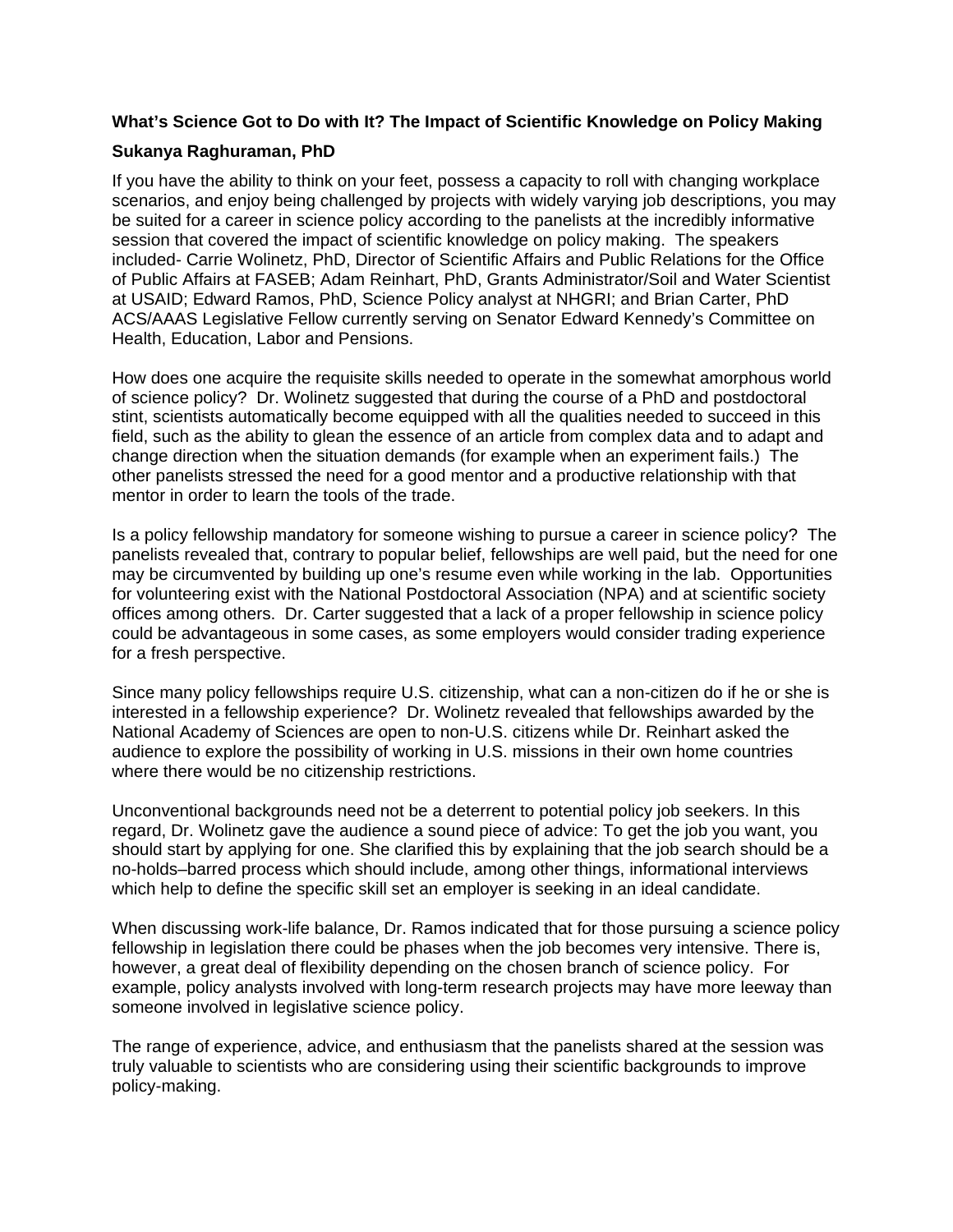### <span id="page-5-0"></span>**Who's Driving This Thing, Anyway? Prioritizing and Guiding the Direction of Scientific**

#### **Research Sandra Chapman and Sandra Chapman in the Sandra Chapman in the Sandra Chapman in the Sandra Chapman in the Sandra Chapman in the Sandra Chapman in the Sandra Chapman in the Sandra Chapman in the Sandra Chapman in**

You do not learn to drive a car by reading a book. Likewise, the panelists at this session agreed that for developing a career in science policy skills are more important than knowledge. The panelists represented a diverse group of experts who all influence the direction of scientific research in this country. They provided great insight for the audience about their career paths and answered questions about their day-to-day activities.

At the National Academies, Sujai Shivakumar, PhD, the Senior Program Officer for the Board on Science, Technology, and Economic Policy, analyzes what drives research and development, innovation, and entrepreneurship. Specifically, he is working on developing innovation policy, an idea aimed at getting states to re-invent themselves by developing new technology. Dr. Shivakumar believes that the traditional view of the private sector independently driving innovation needs to change to one where cooperation between the government and private industry stimulates progress. A trained economist, Dr. Shivakumar's background offered a unique perspective and a good example of the diversity in the field of science policy.

Paul Scott, PhD, the Director of the Office of Science Policy and Planning at the NINDS, ensures that the Institute makes the best use of the money it receives. His office is involved in evaluating the efficiency of old programs and determines where the NINDS needs to focus attention for future planning. He commented on the continued tension between patients who believe that research should focus on curing disease and the scientific community who tend to focus on scientific discovery, including basic research. Dr. Scott quoted Christopher Reeves who said, "This is the National Institutes of Health, not the National Institutes of Science."

Stacie Propst, PhD is the Vice President of Science Policy and Outreach at Research!America, a non-profit alliance of approximately 500 member societies. During her graduate work, Dr. Propst took a nine-month hiatus to "soul search" and re-evaluate her career goals. She began networking to explore opportunities beyond the bench. This detour eventually led Dr. Propst to the awareness of her passion for a career working to build and support research in the U.S. Dr. Propst explained that the goals of Research!America are to strengthen the voice of their member organizations in the legislative process and to provide evidence-based information to the public in order to raise awareness of the need for medical research funding.

Good writing and communication skills are essential for careers in this field. It is critical to be able to convey information efficiently. In addition, savvy in building and maintaining relationships is advantageous. Science policy is dependent on social interactions and therefore it is important to be diplomatic in your encounters and to avoid burning any bridges.

In the end, the audience learned "who IS driving this thing anyway?" Dr. Shivakumar believes that crafting a hybrid engine of both the public and private sectors of science will lead to the most efficient structure. Dr. Scott designs the Global Positioning System or GPS for Science, determining the direction to take his Institute to satisfy all of his passengers or constituents. Finally, Dr. Propst provides the fuel for this thing, making sure that the vehicle has the resources it needs to keep on chugging along.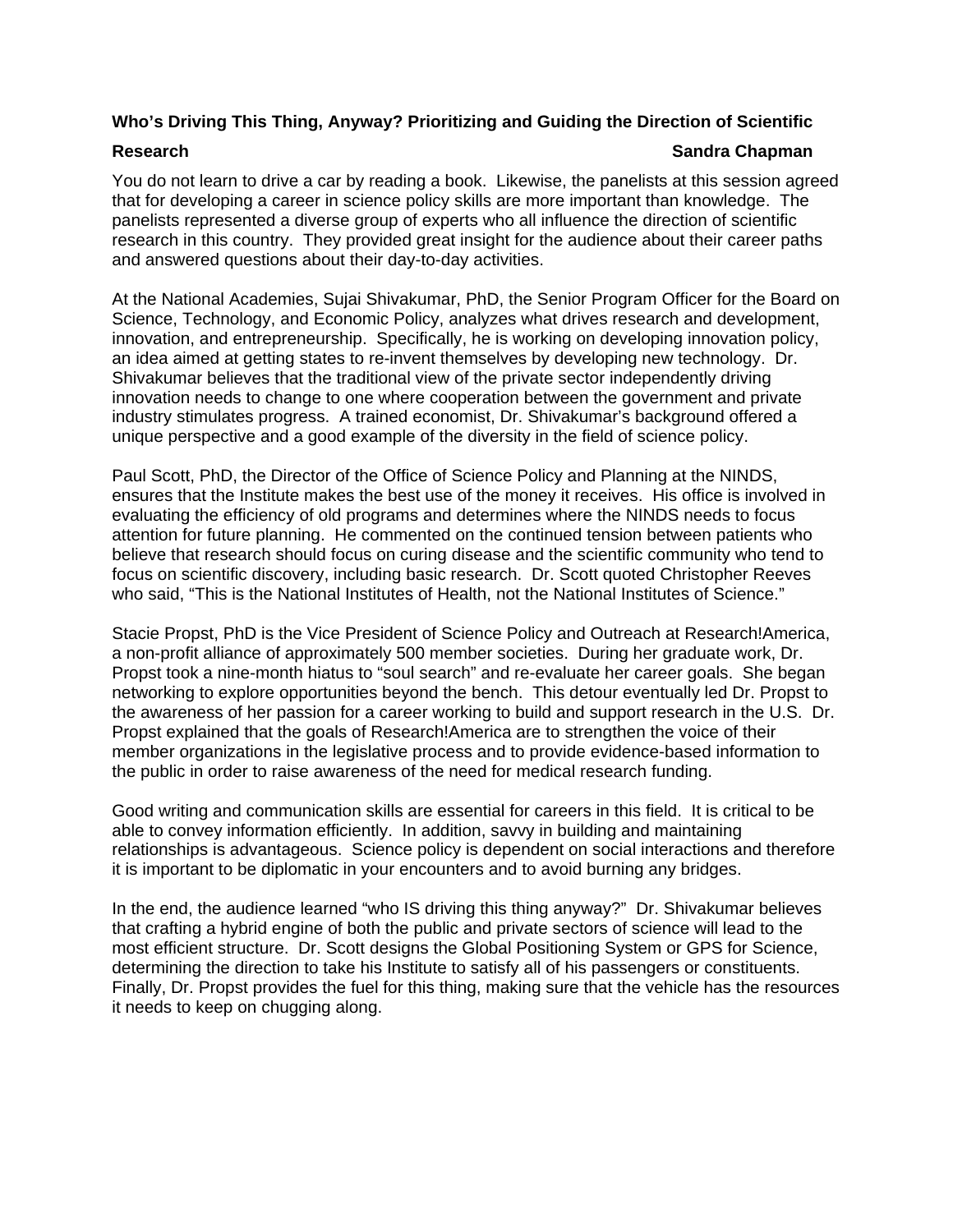### **INDUSTRY CAREER TRACK**

#### <span id="page-6-0"></span>**Industry Careers: What's Out There?** The **Raed Samara, PhD Raed Samara, PhD**

Only 15% of postdoctoral fellows eventually secure a tenure-track academic position while 35% end up working in industry and the rest for government or non-governmental organizations. Thus, more scientists are leaving the path of the academic ivory tower in search of other career opportunities.



The session, Industry Careers: What's Out There, highlighted some of these unique opportunities. The speaker, Randall Ribaudo, PhD is the President and CEO of Human Workflows LLC. He provided insight into the culture of industry and what can be expected from the field. So what is out there other than bench research? There are many options for scientists outside the lab, and different types of businesses including large pharmaceutical companies, biotechnology enterprises, medical device and

diagnostics companies, and non-profit non-governmental organizations (NGOs) offer unique advantages and disadvantages. Within these institutions, there is a wide spectrum of positions available for PhD-level scientists such as project managers, product development executives, field application specialists, and directors, just to name a few. A great example is a company called Illumina, Inc., which sells genotyping, gene expression, and sequencing equipment, but offers positions ranging from scientists to group leaders and executives.

But why pursue a career away from the bench after working so long and hard for a PhD? Many scientists realize that a career at the bench is not the best fit for them. Additionally, when thinking about the bigger picture, some researchers realize that scientific discovery starts at the bench, but often its fruits are realized when the idea becomes commercialized. The scientific methodologies of collecting data, analyzing results, and problem solving can also be applied to various aspects of biomedical development.

Scientists working in industry often excel since, by virtue of their training and everyday responsibilities, they acquire skills that can be applied to a variety of positions outside of the lab. The NIH is a great place for learning, and the skills scientists can acquire here are unmatched.

Networking seems to be the magic word in job hunting. Remember, the pool of highly qualified applicants is large. Knowing someone who can put your resume on the top of the pile and put in a good word goes a long way. In general, networking is one of the most feared aspects of job-hunting, especially for scientists. However, a diverse range of networking opportunities exists. One can join professional organizations such as the Rockville Economic Development, Inc (REDI), or online communities like LinkedIn (linkedin.com) or Plaxo (plaxo.com). You may not be directly introduced to the hiring manager, but instead end up meeting his or her colleague. Another way to network is to take advantage of the events hosted by the Office of Intramural Training & Education. Illumina, Inc. was recently invited to the Bethesda campus to discuss current openings and to recruit employees.

To make the leap into an industry career, have short- and long-term strategies that define the skills you need to develop and a plan for acquiring them. Emphasize your skills based on what the company does and be creative in describing your qualifications. Try to learn the language of business. Knowing what ROI means might go a long way to helping a transition into a business environment.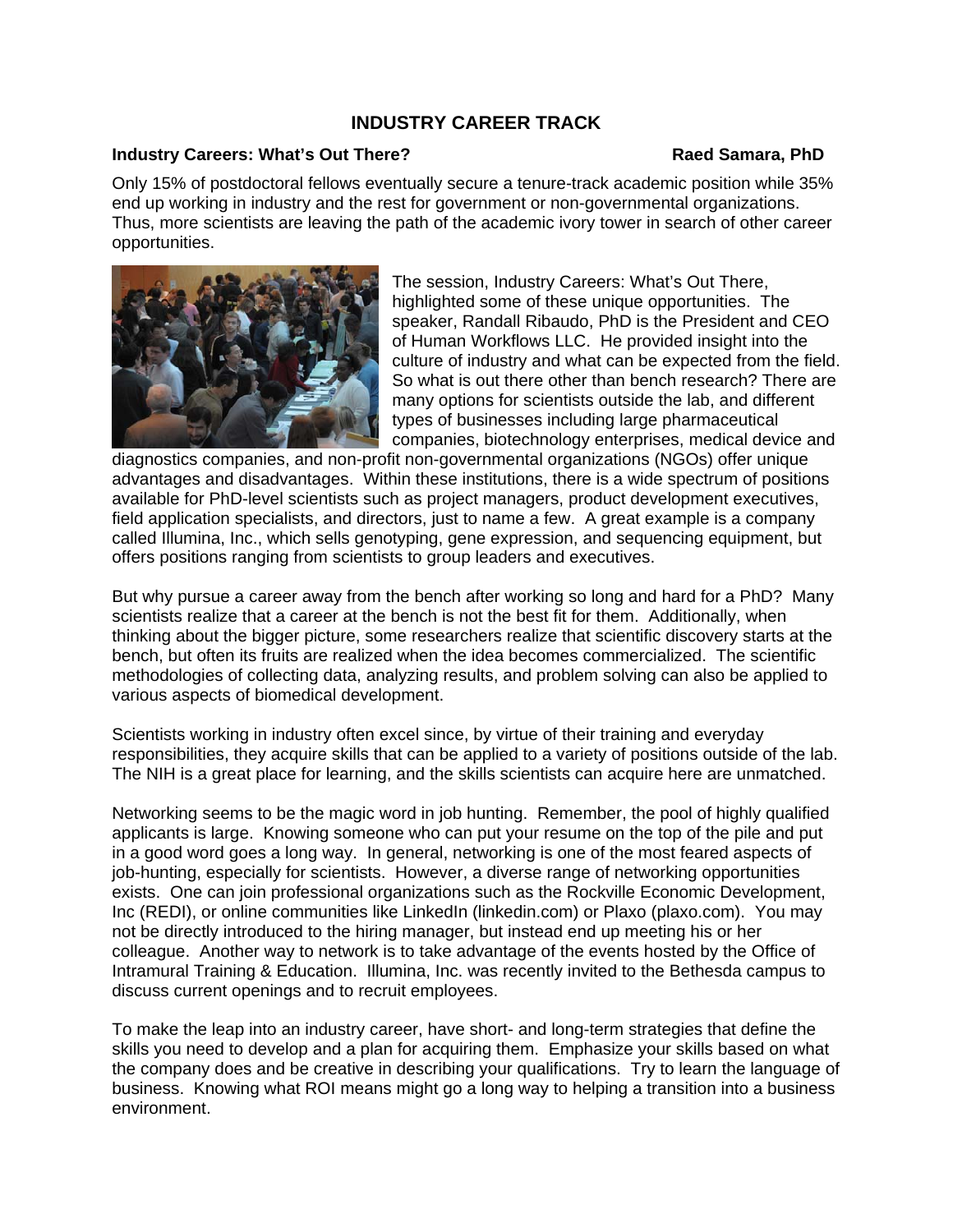#### <span id="page-7-0"></span>**Industry Careers Away from the Bench Manufath Chambra Away from the Bench Manufath Chambra Away Figures**

When asked to recall the greatest difficulty he faced in adjusting to an industry job, Rob Genuario, PhD spoke earnestly. "I had to get used to it still being light outside when I left work."

Four panelists, each with doctoral degrees in the biological sciences, spoke about their current careers, their transition to industry, and the benefits of being in the science industry. Marija Tesic-Schnell, PhD, a Medical Science Liaison, serves as a link between the research and development group at Abbott Laboratories and the scientific community. Dr. Genuario, a Regional Account Manager at Illumina, Inc., works in sales of their newest generation of technologies. Timothy Caven, PhD, a Technical Sales Associate for QIAGEN, helps scientists understand and use the company's products and technologies. Michael Alekshun, PhD, Associate Director of Research and Development Licensing at Schering-Plough, evaluates new opportunities for licensing technologies created by smaller companies.

While the panelists all stated that their current skills were largely learned on the job, they did note a few acquired skills that can aid the transition. One universal job requirement is being able to communicate a scientific idea to audiences with a range of scientific backgrounds.

Dr. Tesic-Schnell said that public speaking enhances this skill, suggesting journal club as a venue for practicing more formal presentations. Dr. Alekshun recommended developing sales pitches — about oneself. "Come up with a 60-second infomercial about yourself. First talk about what you've done, then talk about what you want to immediately do, then talk about what you want to do in the next 5 to 10 years. Then cut it down to 30 seconds." This exercise not only serves the practical purpose of telling potential employers why they should hire you, he explained, but also serves as a rehearsal for promoting a company's purpose and product.

And what about finding that first job? All panelists said that their companies are hiring despite the dismal economy, especially applicants with PhDs. Dr. Caven suggested using networking websites, such as www.linkedin.com, to make contacts, send resumes, and search the job bank. All panelists spoke to the power of networking -- talking with friends, colleagues, and sales representatives about potential leads.

Dr. Tesic-Schnell urged job seekers to have flexibility, and to not become discouraged if the options are not perfect. She cited her own first job, noting the invaluable experience of learning the language, infrastructure, and culture of a business organization, even though it was not her dream position.

"The next job you have will not likely be your career in 30 years," Dr. Alekshun agreed. "You may have to take one or two jobs before finding the job that works for you. Apply to and accept a job that kind of sounds like the one you want to do, gain experience, and after a time, move on." Dr. Tesic-Schnell further added that if you do move on, you are more likely to be hired having come from a known company, compared to a 'free agent' without a business track record.

What kind of life awaits those who have made the leap? The panelists all spoke of their happiness with their current job, with no regrets for leaving the bench. In all positions, they interact as intellectual peers with researchers in the scientific community. They continue to learn about new scientific areas and technologies. Dr. Alekshun noted that most companies promote a healthy work-life balance, with options for flexible hours and working from home. Dr. Caven concurred, "if companies want to retain their employees, they have to keep them happy."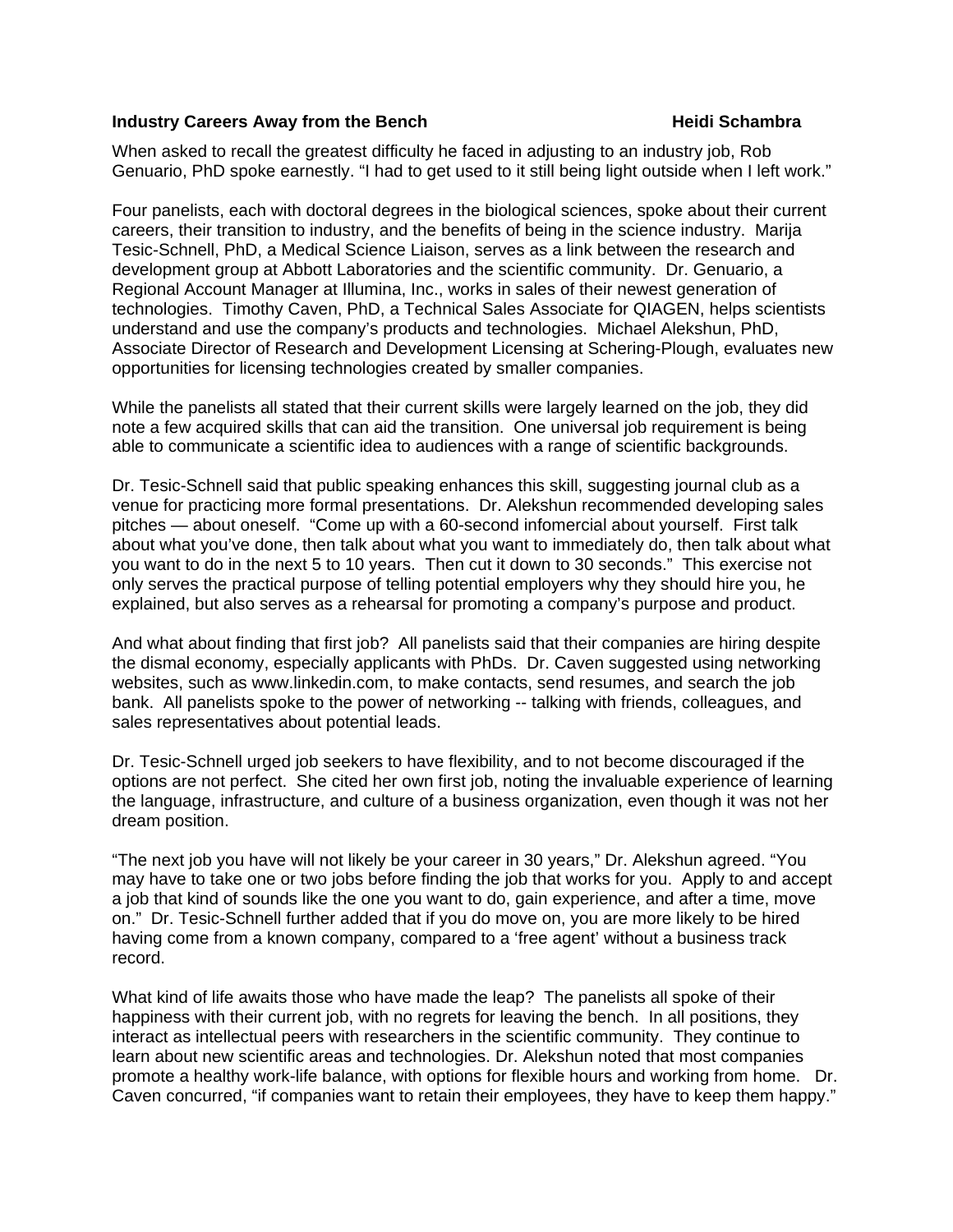Finally, all spoke of the satisfaction of working in a meritocracy, where what they accomplish not the length of their workday — is rewarded.

They all agreed that for scientists with honed communication skills and an eagerness to learn the new terrain and language of science industry, a career in this field can be intellectually invigorating while also offering a strong work-life balance.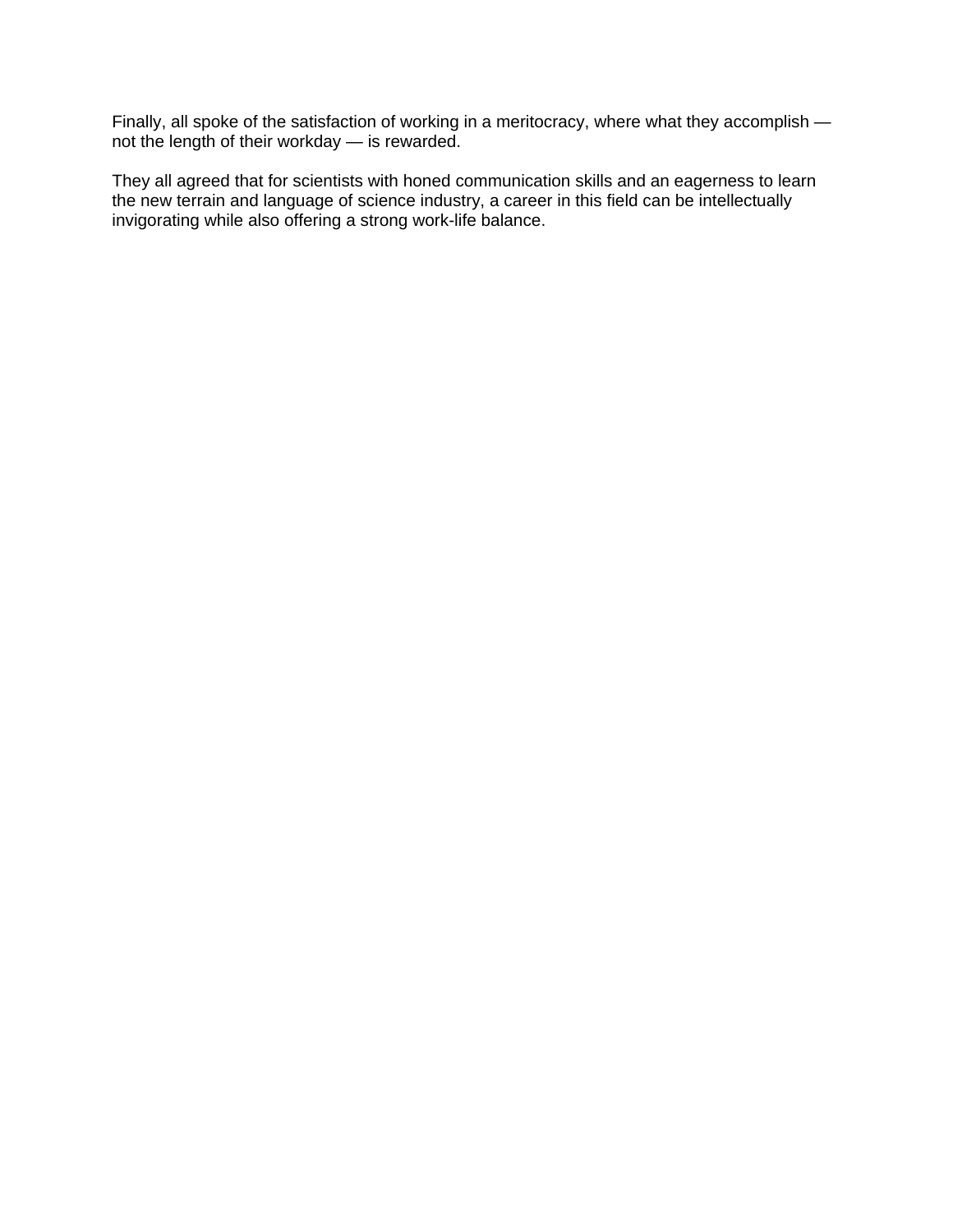# **GOVERNMENT CAREER TRACK**

#### <span id="page-9-0"></span>**Government Jobs: Inside the Lab**  Diana Ma, PhD

If you are interested in working for the government and staying "at the bench," then the information in this session is for you! The panel consisted of two NIH Staff Scientists, a Federal Bureau of Investigation (FBI) Forensic Scientist, a Biochemist for the Navy, and the Director of Labs for the Maryland Department of Health. No two panelists had the same job description and their experiences were as varied as the positions they hold.

Staff Scientists work for the Principle Investigator (PI) of a lab. They may run the day-to-day lab operations while carrying out experiments. They also interface with post-docs, helping to guide their projects. Additionally, they may be involved in other lab functions such as patent applications and writing papers. Both Enrique Zudaire, PhD and Ana Robles, PhD began their careers at NIH as post-docs and negotiated positions as Staff Scientists with the PIs of their labs as a natural progression of their work. Other Staff Scientists are hired from outside positions.



Melissa Anne Smrz, MS, Deputy Assistant Director for the Forensics Analysis Branch of the FBI, described a variety of possibilities for people interested in working in the lab. The FBI employs investigators in all forensic fields including serology, genetics and fingerprint analysis. They also have positions working with hazardous materials and as weapons of mass destruction (WMD) operations response scientists. The Department of Defense (DOD) has a similarly wide array of interests.

State and local public health, environmental and forensic laboratories offer opportunities to conduct applied research, become familiar with public health and regulatory analytical programs, and gain useful experience in laboratory management. They have positions for doctoral-level specialists, including microbiologists, molecular biologists and environmental chemists, as well as geneticists interested in screening for hereditary disorders.

Beyond the job description, each career path offers different benefits. State and local laboratories offer a wide choice of geographic locations to start a career. Alternately, if you like to travel, some positions (e.g. the Navy and FBI) may be more attractive. Lt. Jason Schmittschmitt, PhD travels approximately two weeks of every month in his position as a training officer with the Navy. U.S. Citizenship is a requirement for the FBI but not for other employers represented, including the DOD.

If you are not yet ready for a "real job," many government agencies have internship opportunities and the FBI has a program for visiting scientists. Finally, remember that the government works with many contract (industry) employees, so you may also want to consider positions with consulting firms.

The bottom line is that there are a plethora of opportunities in the government for you to stay at the bench!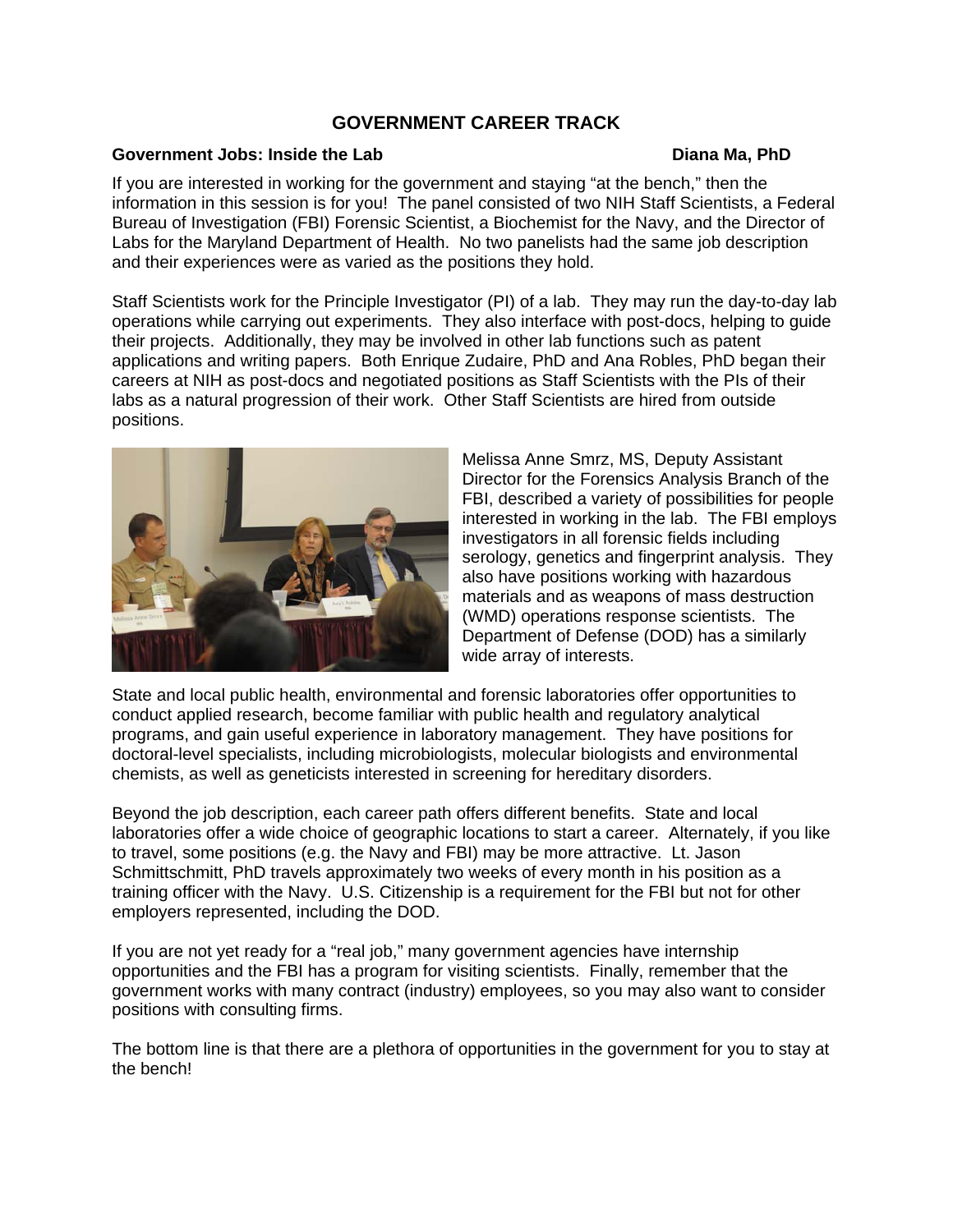### <span id="page-10-0"></span>**Uncle Sam Wants your PhD: Government Jobs Outside the Lab Orlando Lopez, PhD**

Is the federal government a good fit for new or existing PhDs seeking careers outside the lab? Working for the government has its pros and cons like any other career path in industry or academia, and the one you choose ultimately comes down to your personal and professional needs, vision, and aspirations. There are many well-paying and interesting jobs available in the government today that lack the glass ceilings of industry and academia for scientists. In fact the federal government is actively seeking talented, enthusiastic individuals with advanced degrees in science to fill strategic roles outside the lab (www.usajobs.gov).

The five panelists in the "Uncle Sam Wants your PhD" session included representatives of a variety of careers for PhD's within the federal system. Diana Bensyl, PhD, CDR is a senior epidemiologist with the Centers for Disease Control and Prevention (CDC), Maureen Beanan, PhD is a program officer at NIAID/NIH, Rita Devine, PhD, is the assistant director for science administration at NINDS/NIH, Michelle Hamlet, PhD is training program coordinator for NHGRI/NIH and Ellen Olson, PhD is a consumer safety officer with the Food and Drug Administration (FDA). Their experiences and terms in their current posts varied as much as their particular job titles, but all the panelists appeared to be very successful and satisfied with their career choices.

How does one land a job with Uncle Sam? The panelists spoke highly of the many fellowship programs available at different government agencies as a point of entry into a permanent position. These programs or other training opportunities can provide exposure to a wide range of topics at different levels of responsibility across agencies. Programs such as the Presidential Management Fellowship and the Emerging Leaders Fellowship offer unique opportunities to gain insight on how the government works and to network towards a permanent position. Although many government jobs will require U.S. citizenship or residency, fellowship opportunities do exist for foreign scientists with the FDA, the CDC and other agencies. Noncitizen post-docs should do their homework and seek creative means to land a position in the government without letting their status get in the way.

So why work for Uncle Sam? The federal government is very good at providing funds for staff training and skill development. Job performance tends to be measured by government wide assessment tools and feedback is readily available. The pay is good, and once you are in the federal system, you can change positions while retaining your years of service for retirement. Overall, it sounds like Uncle Sam offers great opportunities for those seeking careers with growth opportunities, particularly at this time in our nation's need.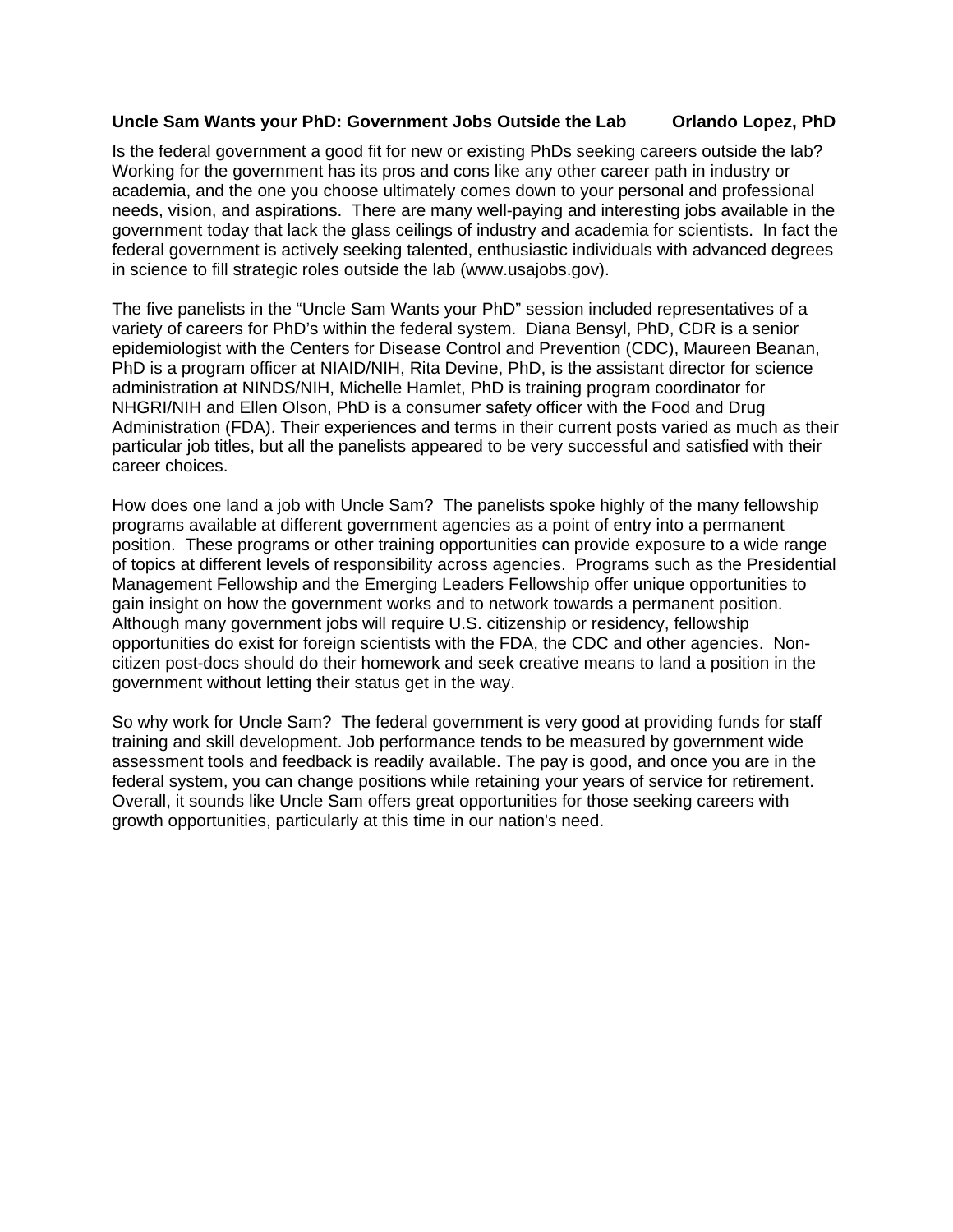## **APPLYING SCIENTIFIC TRAINING TO OTHER FIELDS**

### <span id="page-11-0"></span>**From Bench to Bank: Breaking into the Business World Raed Samara, PhD**

"The business world is a social enterprise," said Arthur Tinkelenberg, PhD, a partner for Ascent Biomedical Ventures in response to a question about the necessity of a Masters in Business Administration (MBA) for postdoctoral fellows to get a job in today's business market. His sentiments were echoed by the other panelists Tracy Laabs, PhD, a technical consultant for Strategic Analysis Inc, and Ingrid Lund, PhD, a consultant for the Advisory Board Company.

Two attractive options for scientists looking for careers away from the bench and leaning towards a business-oriented path are biotech venture capitalism and management consulting. A venture capitalist invests money in early stage biotechs, reviews business opportunities, and reads up on the latest research. In addition, he or she formulates business strategies and sits on the boards of biotech companies to review their progress. Management consulting comes in several flavors. A management consultant can work on engagement assignments such as assisting clients with their toughest challenges (for example, developing the cancer Biomedical Informatics Grid - caBIG) or evaluating and solving business or organizational problems. Consultants also work at membership-based firms that identify issues keeping their clients awake at night and resolve them. Additionally, they can serve as a defense contactor involved in idea generation or evaluating research funding.

The panelists suggested that internships and fellowships are effective ways to break into the business world with scientific training. Skills needed to excel in this field may seem distinct from those gained at the bench, but, in fact, many non-technical skills acquired in the lab such as leading research teams, mentoring others, or managing budgets can be leveraged. Leadership skills are measured by how well you help others succeed, for example, helping lab mates plan experiments or analyze data.

There are numerous ways to develop these soft skills outside of the lab as well. One easy way is to join and participate in professional societies. The NIH offers a plethora of such organizations including the Fellows Committee (FelCom) and the Association of Women In Science (AWIS) among others. Not only do these organizations help you improve interpersonal and leadership skills, they also allow you to build a network of contacts. Employers know that, by virtue of their training and daily activities, scientists possess analytical, problem-solving, and critical thinking skills. They need to be convinced, however, that a potential employee has developed these soft skills. Thus, they should be emphasized on a resume and reinforced during an interview.

Concerned about losing a passion for science or medicine by moving into the business world? Following a different career path does not mean abandoning science. In fact, in these career paths, the analytical skills gained during the scientific training process are critical for staying at the cutting edge of science and technology, though from a business perspective. Furthermore, the projects in this field may have a faster impact on science and medicine than bench or bedside work. Performance evaluation and success metrics are also factors to consider when transitioning away from the bench. In science, the number and type of papers published determines success. In business, every project is evaluated by the creativity displayed, the ability of the team to work together, and the delivery of the final product.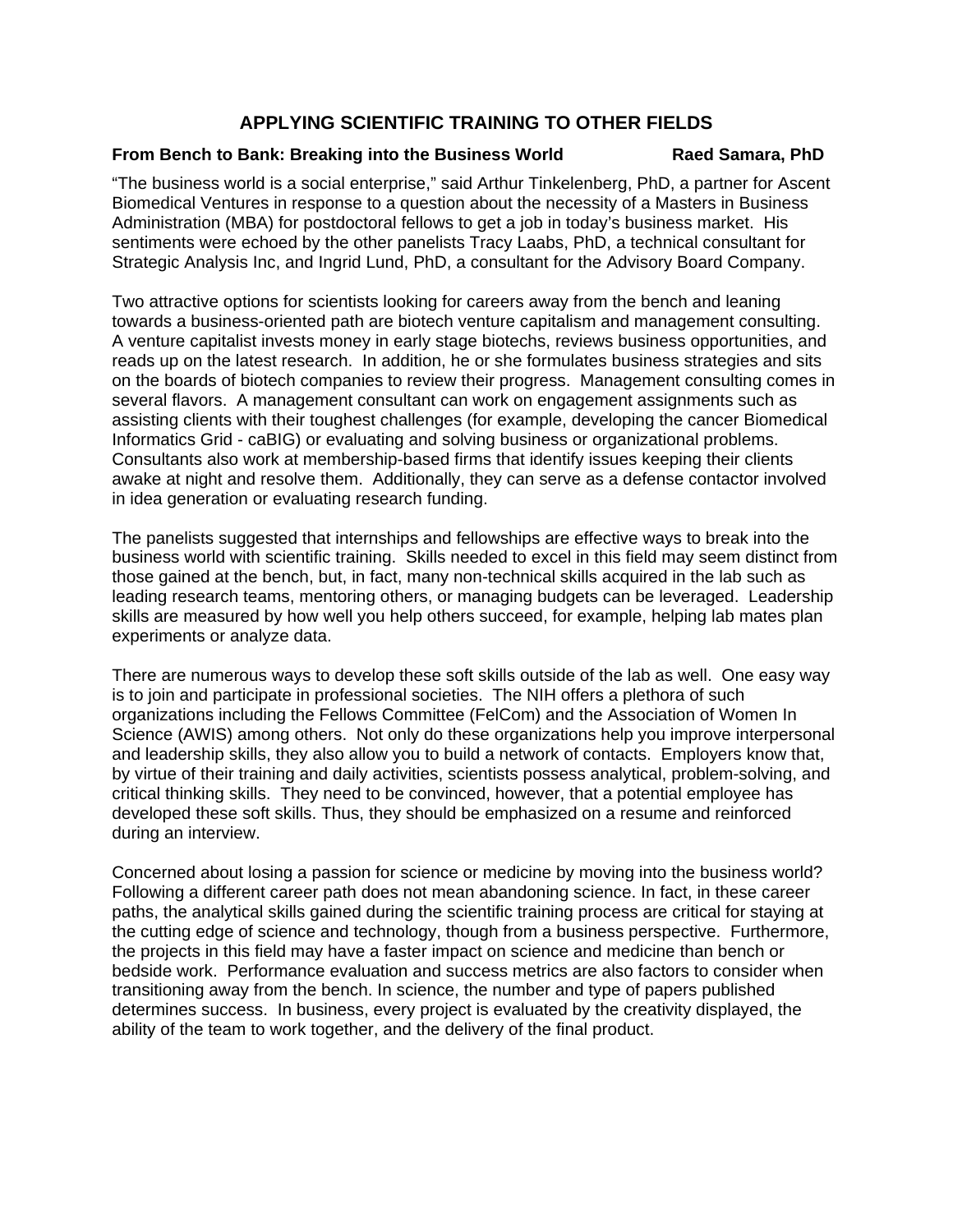### <span id="page-12-0"></span>**Let's Talk Science: Communicating Science to the Public Thabisile Ndlebe, PhD**

Do you enjoy explaining the latest scientific breakthroughs to your non-science colleagues? Do you love talking about science? Then maybe you should consider a career in science communications.

What is Science Communication? Kirsten Sanford, PhD, a science media producer for the Science Channel and the host and founder of "*This Week in Science*" radio show/podcast described science communications as "communicating science to the people." Science communications target different audiences with varying levels of scientific knowledge. A number of fields such as writing, marketing, media and journalism are encompassed in science communications.

For that reason, those hoping to enter this career path must have a unique skill set that includes writing, knowing business etiquette, networking, and acquiring computer skills. Dr. Sanford is a good example of the variety of proficiencies needed. Her career as a producer requires her to play a number of different roles including being a reporter, camerawoman, soundwoman, and writer of her own scripts. A willingness to acquire expertise in areas that fall outside the usual scientific skill set is required for this career path. Dr. Sanford also stated that one of the key ingredients to her success was keeping abreast of the latest communications technologies.

As the number of major scientific breakthroughs increase, so does the need to better inform the public. Due to their complexities, the implications of these breakthroughs are often lost to the

general public. As a result, there has been a growing need for science communicators who can reach a myriad of target audiences. For example, media relations teams function mainly as intermediaries between the media and the specific institutes they represent. As the Director of the Basic Science Research Communications and Media Relations Department at Johns Hopkins Medicine, Audrey Huang, PhD and her team pitch story ideas, respond quickly and accurately to reporters' information requests, and generate media attention to assigned issues. Dr. Huang



mentioned that some of the key ingredients to her success were managing different relationships well, and being able to work under tight deadlines.

In corporate communications, Cynthia Isaac, PhD, a Senior Vice President at Ogilvy Public Relations Worldwide, recently put together a successful global disease awareness photo campaign for multiple sclerosis. Her experience in corporate communications mainly covers communications targeting audiences within or outside a company such as employees, patients, or investors. Her work also includes responding to requests from the media, and organizing informational programs that maintain public support.

Medical liaisons communicate product related scientific and medical information to external healthcare providers, policymakers, and thought leaders. They perform scientific inquiries without promoting their company's products. Marija Tesic-Schnell, PhD a Clinical Science manager at Abbott Laboratories, stressed the importance of medical liaisons' maintaining personal integrity and compliance within their work.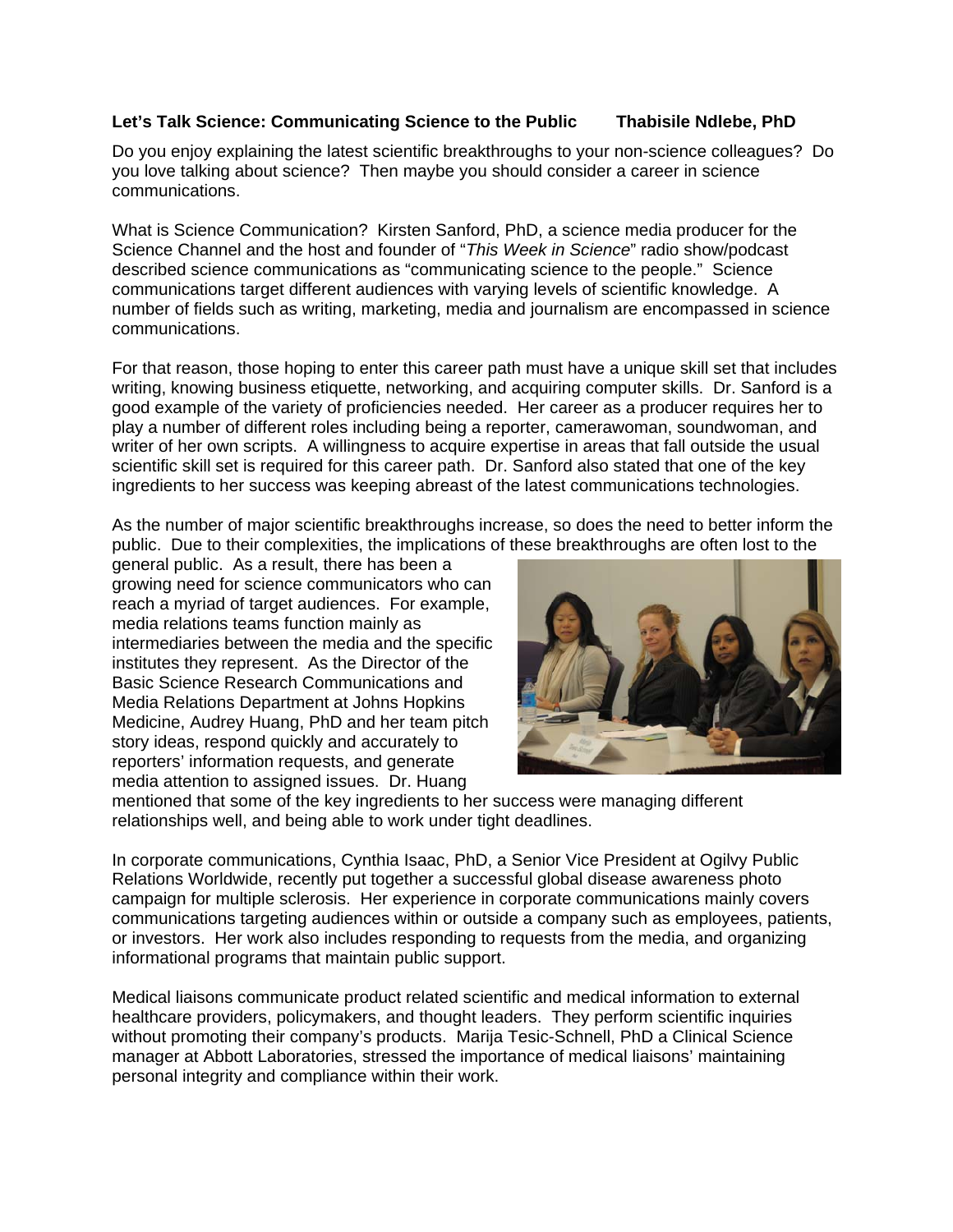A common thread among the panelists' stories is the extensive use of their personal networks to research these career paths prior to making their final transitions into the science communication field. Dr. Huang used her contacts to explore different career options. She also suggested gaining writing experience right away. Dr. Isaac mentioned the importance of having the tenacity to overcome many initial challenges, while Dr. Tesic-Schnell encouraged being open to working your way up to your dream job. While listening to these different science communicators, one could not help wondering whether these panelists had found that wonderful gem – a career they completely enjoy.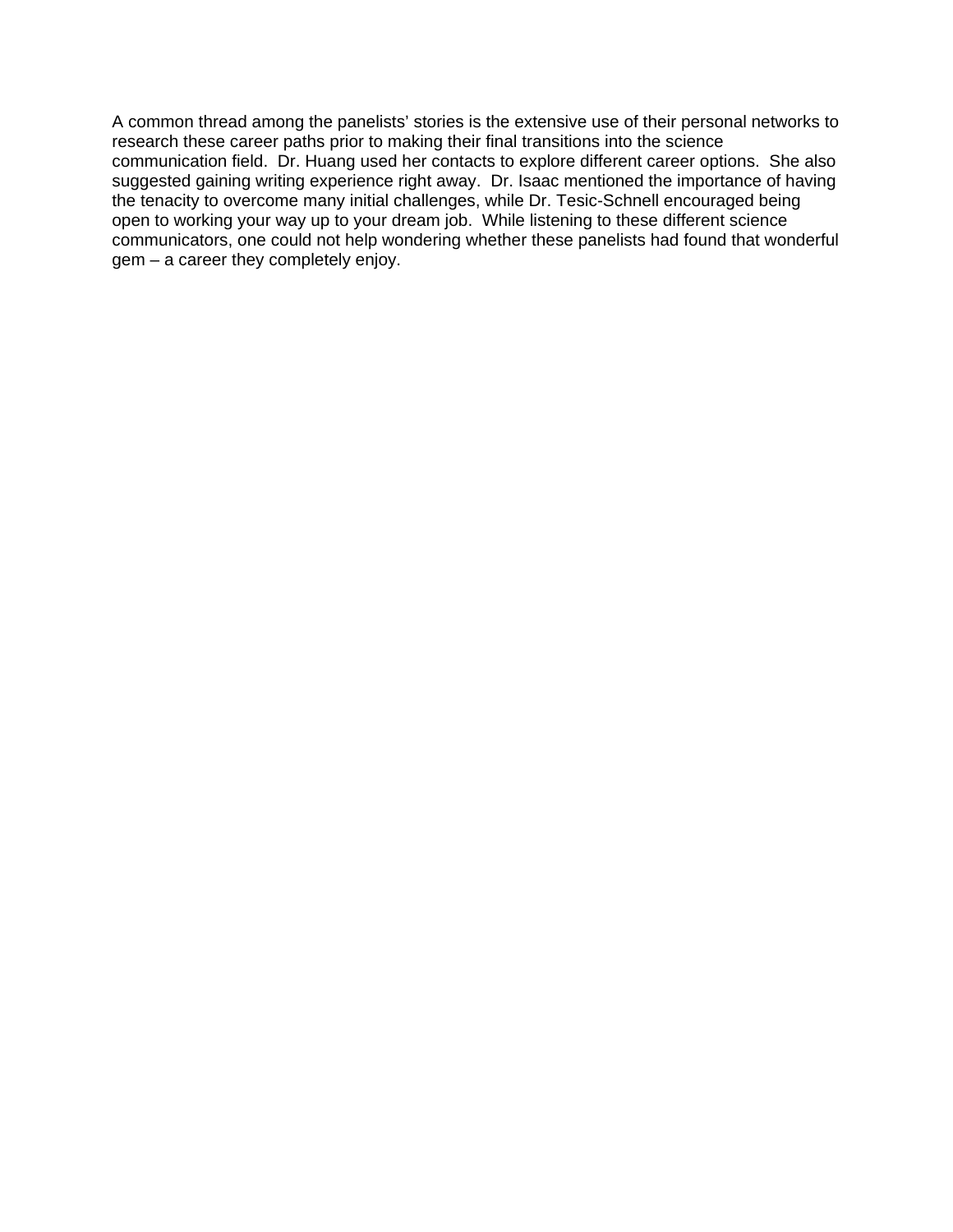#### <span id="page-14-0"></span>**Power of the Pen: Careers Combining Science and Writing Sonia Bhangoo, PhD**

If you have ever considered the pen to be mightier than the pipette, then the information discussed at the science and writing session at this year's Career Symposium is for you.

The well-attended session provided fellows with many interesting facts and advice on joining the written communication field. The panelists included four science writing experts: Eliene Augenbraun, DO, PhD, President/CEO of ScienCentral, Inc., Heather Fugger, PhD, senior medical writer for Global Medical Writing, Jonathan Gitlin, PhD, contributing science writer for *Ars Technica* and Science Policy Analyst at NHGRI, and Kristen Mueller, PhD, associate editor for *Science* magazine. The panelists have a variety of responsibilities, including writing 90 second news pieces for ABC news (Dr. Augenberger), writing regulatory documents for drug trials (Dr. Fugger), writing about science in layman terms for a science website (Dr. Gitlin), and editing manuscripts for *Science* magazine (Dr. Mueller). While the responsibilities ranged, the common theme that emerged was the panelists' love for communicating science.

What skills should you foster to gain an advantage in this field? The obvious answer is to write. The panelists all agreed in that if you are interested in entering this market, you must PRACTICE WRITING! Whether that means starting a blog, getting a degree in a field such as medical writing, or participating in some of the writing workshops the Office of Intramural Training & Education offers, the goal should be to develop your writing skills. More importantly, as emphasized in many other sessions in the symposium, the panelists stressed the power of networking. Joining groups such as the National Association of Science Writers or LinkedIn allow you to meet and communicate with others in the field. It can also help you find a mentor to assist in developing your career.

One of the advantages of being in the written communications industry is an ideal work/life balance. The panelists pointed out that many in their areas have families and are able to negotiate flexible work schedules including working from home as long as deadlines are met. Additionally, the panelists cited opportunities to learn about science outside their original field, to reach out to the community and to educate the public on science as positive aspects of positions in science communication.

When asked about the negatives of their jobs, the panelists listed things like rejecting manuscripts, making deadlines and the effect of the economy on print media. When the subject of compensation arose, the panelists admitted that salary was not an incentive to enter the field, however, their happiness with their current occupations has been far more rewarding.

So if you sit in lab thinking that the best part of your day is explaining science to someone outside the field or reading papers and learning new subjects while critiquing them, then perhaps you should consider entering the written science communication field and begin to foster the Power of the Pen.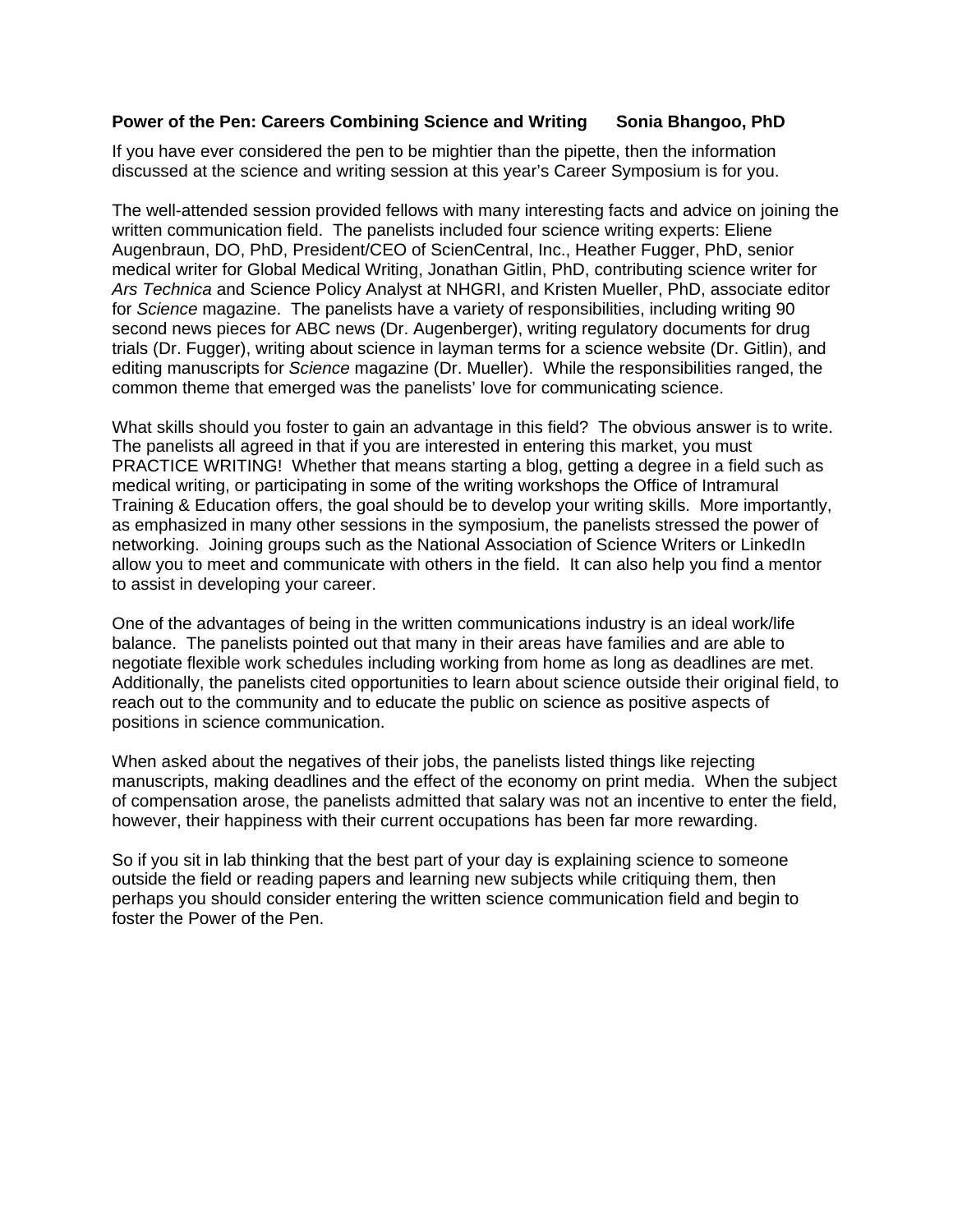#### <span id="page-15-0"></span>**Show Me the Money: Grants Administration Construction Cindy Chang, PhD**

The four panelists for this session all have something in common: leaving their own careers in research to make a broader contribution to science. Both Peter Guthrie, PhD and Edwin Clayton, PhD are Scientific Review Officers (SROs) at the Center for Scientific Review (CSR) at the NIH, while Yung Lie, PhD and Adrianne Wong, PhD work in non-profit organizations, the Damon Runyan Cancer Research Foundation and the Juvenile Diabetes Research Foundation International (JDRF), respectively, where they develop and manage a variety of grant programs.

SROs take great lengths to ensure that every grant proposal gets a fair and thorough review. Dr. Guthrie explains that his role is similar to a referee's in a soccer game: he does not determine the outcome of the game, but supervises and ensures the fairness of the process. When it comes to selecting reviewers for a grant proposal, SROs aim to find good scientists with expertise in the field who also have the ability to recognize a proposal that advances the field. SROs must also ensure that the members of the review panel have a range of scientific expertise and get along well with each other. SROs consider themselves to be "desk" scientists rather than "bench" scientists. By administering a fair and balanced grant review process, they facilitate scientific progress.

Working for a privately funded foundation, on the other hand, involves wearing several hats. Dr. Lie coordinates three different grant programs supporting cancer research: postdoctoral awards, clinical investigator awards, and innovation awards aimed at supporting young investigators. She oversees the committees that select the awardees and serves as a liaison between scientists and the foundation. She also writes up the recent scientific discoveries of the grantees as well as participating in fundraising efforts. Dr. Wong runs several programs in Beta-Cell Replacement including one in multidisciplinary cell therapy and non-invasive imaging. She also works on international collaborations on Type 1 diabetes research with public and private funding agencies. Both Drs. Lie and Wong enjoy the variety of tasks and the opportunities for learning in their jobs. By working for a foundation supporting disease research, they are able to use their scientific background to fulfill their desire to support scientists and to cure disease.

How each of these scientists transitioned into administrative careers varied. Dr. Clayton, trained in psychobiology, first became interested in grants administration at NIH when he met a scientific review officer and learned about the grant review process. He then applied for a CSR internship program offered at the time. Other similar programs are currently offered at the NIH. After four years as a postdoctoral researcher, Dr. Lie realized that she did not want to stay in academia. She learned about working for a non-profit organization through her friend, Dr. Wong, who herself had responded to an advertisement in *Science*. Other good sources for finding jobs in the non-profit sector include *Nature* and *The Chronicles of Philanthropy*.

When asked whether they would return to the bench, the panelists all answered a resounding no. "Most people who leave the bench don't want to go back," explained Dr. Guthrie. Although some grant administrators "do science on the side," they risk conflict of interest and find it difficult to keep up with the pace of science. However, the door to academia is not completely closed when working in grants administration. Dr. Guthrie, who has received many offers for university positions during his tenure, explained: "so few people know about the grants administration" process, and therefore they are considered a great asset in an academic setting.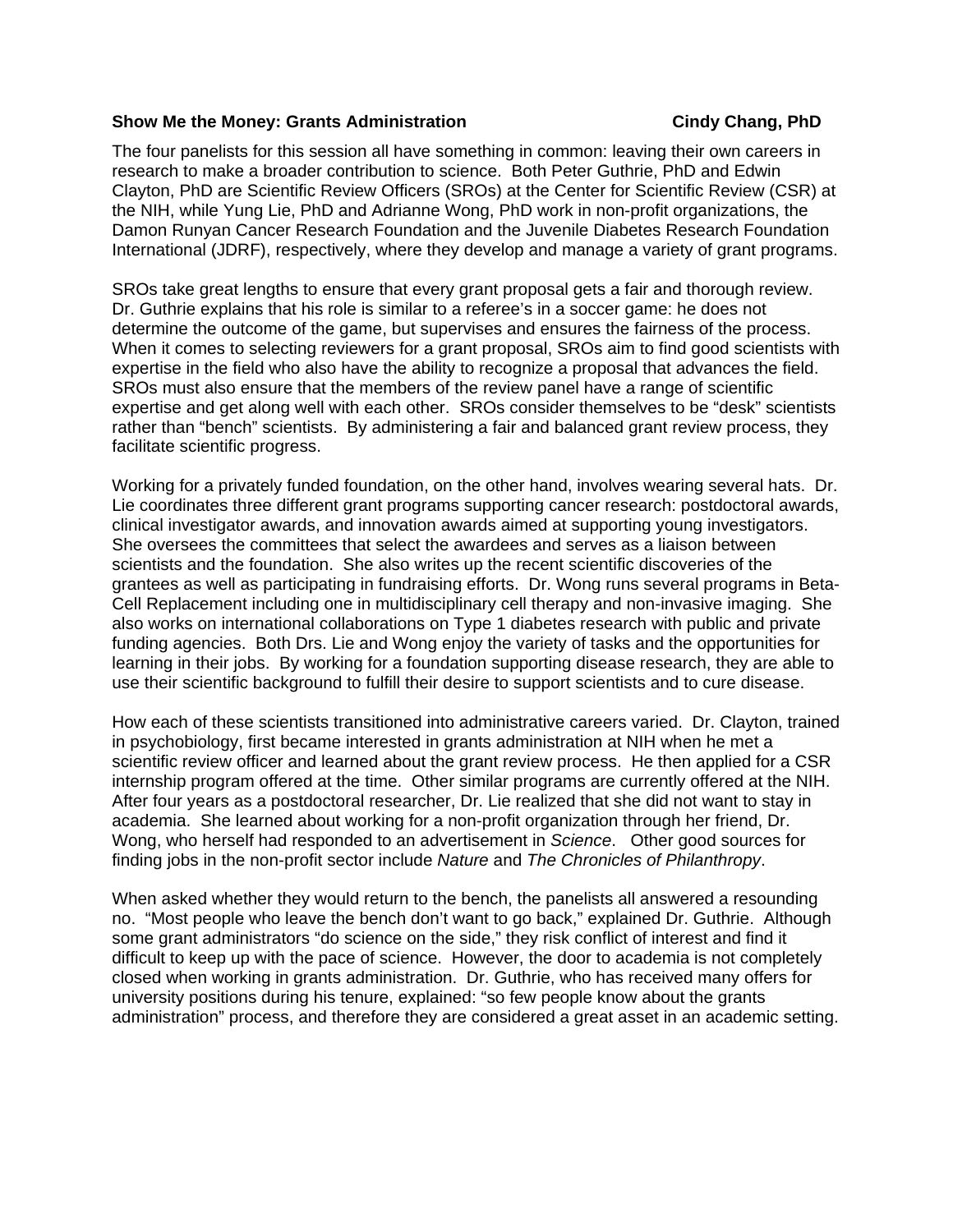#### <span id="page-16-0"></span>**Teaching for a Living Community Community Community Community Community Crawford, PhD**

Coming from an academic research background, I had heard teaching described as a chore that robbed time from the more noble pursuit of research. Thus, I was anxious to see how the Teaching for a Living session would be received and was pleasantly surprised to find a packed auditorium. Despite early microphone difficulties, the panelists and audience engaged in a lively discussion of what Reid S. Compton, PhD Senior Lecturer at the University of Maryland, called "the greatest job."

Members of the panel represented several career tracks in science education. Michael T. Kim, PhD, a Montgomery County high school teacher, was a technician before graduate school and completed a post-doc at NCI-Frederick afterwards, but decided he wanted to work more with people. Rashid Alam, PhD is a professor at Montgomery College where his primary focus is teaching but has mentoring, curriculum development, and committee responsibilities as well. Jenni Punt, VMD, PhD, a professor of Biology at Haverford College, juggles teaching, mentoring students, and an undergraduate research program. Carla Easter, PhD, who completed a postdoc in education, is now a science education specialist at the National Human Genome Research Institute where she assists K-12 teachers with curriculum design. Dr. Compton, a fulltime lecturer and Director of the College Park Scholars-Life Sciences program, took a circuitous route from independent, basic researcher to a stint at a scientific journal to his current position of teaching and mentoring undergraduate students.

While the panelists each arrived at a career in science education by a distinct path, all agreed that the best way to get into teaching was to take advantage of teaching opportunities or consider making your own. Dr. Easter suggested volunteering to teach or TA for science instructors. Dr. Kim proposed being a substitute teacher. Dr. Easter also indicated that postdoctoral programs in education might be a way for scientists to transition into educational careers.

Becoming a high school teacher requires the most formal training leading to a teaching certificate, but several incentive programs are available in Maryland through collaborations between local universities and Montgomery County Public Schools (MCPS). According to Dr. Alam, competitive applicants for community college professorships have at least a Master's degree, though a PhD is preferred, and a significant amount of classroom time. In addition to teaching experience, those applying for positions at liberal arts schools will need to develop their own research programs geared toward undergraduates.

When asked whether completing a post-doc was valuable when applying for education positions, Dr. Punt said she felt a post-doc consummates things. Through writing her own papers she could better assist her students, and doing more independent research prepared her



for establishing an undergraduate lab. Dr. Kim agreed saying he could better mentor his students on possible career options.

To find teaching positions, the panelists suggested checking the *Chronicle of Higher Education*, specific school websites, and *Science* magazine. During the hiring process for these positions, candidates will often be asked to present a mock lecture to demonstrate their teaching skills. Certain jobs require a specific immigration status. MCPS, for example, only hires US citizens, but private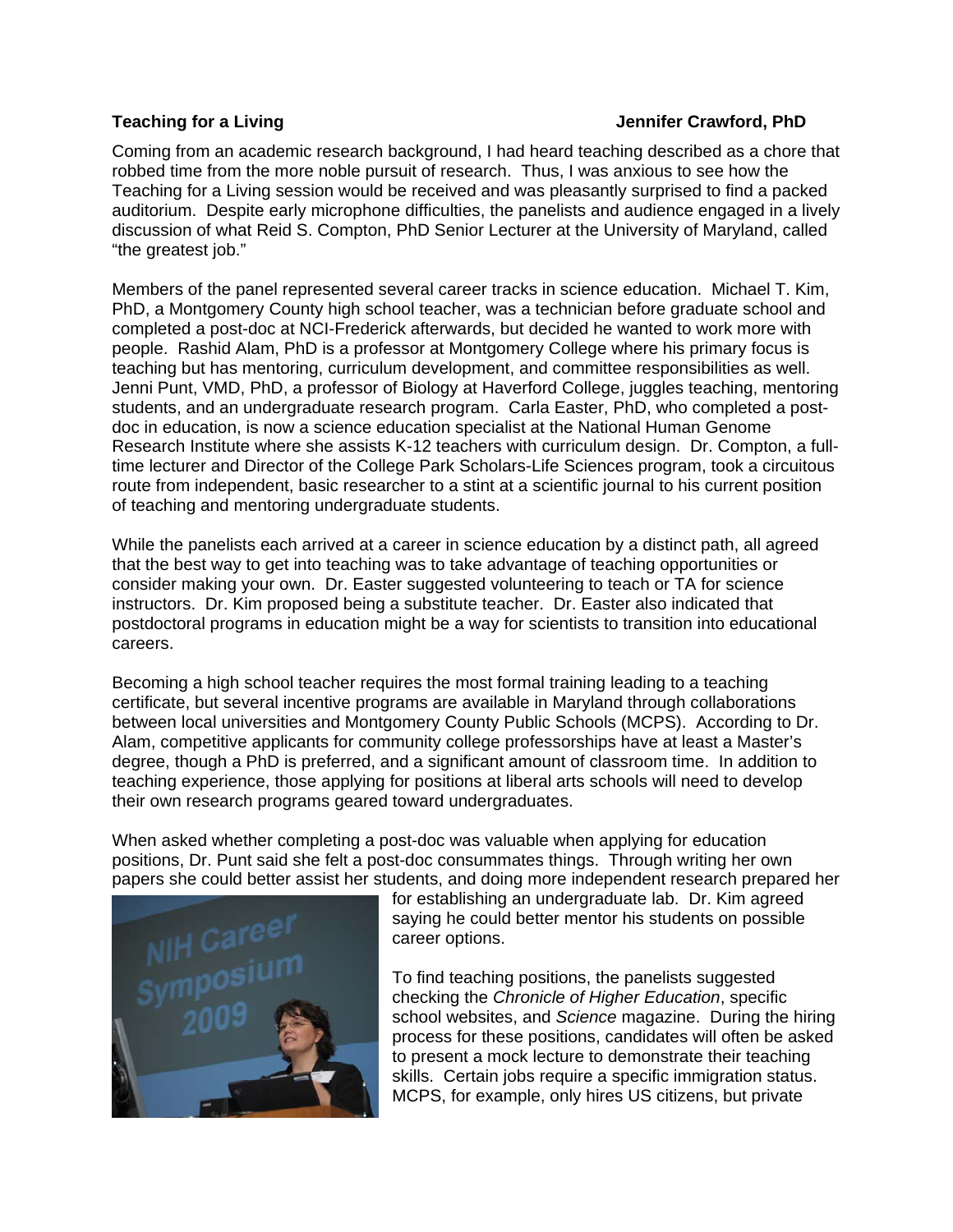institutions are usually more flexible.

The most encouraging aspect of the session was the enthusiasm of the panel towards teaching. Dr. Kim called his students "truly a joy" when they understood a concept and noted that he gets more satisfaction from his current position. Several panelists described the rewards of broadening their students' awareness and appreciation of science and teaching them to think critically. They also admitted to feeling drained after giving their all for the students; a price they pay willingly. Could your life benefit from some impassioned exhaustion?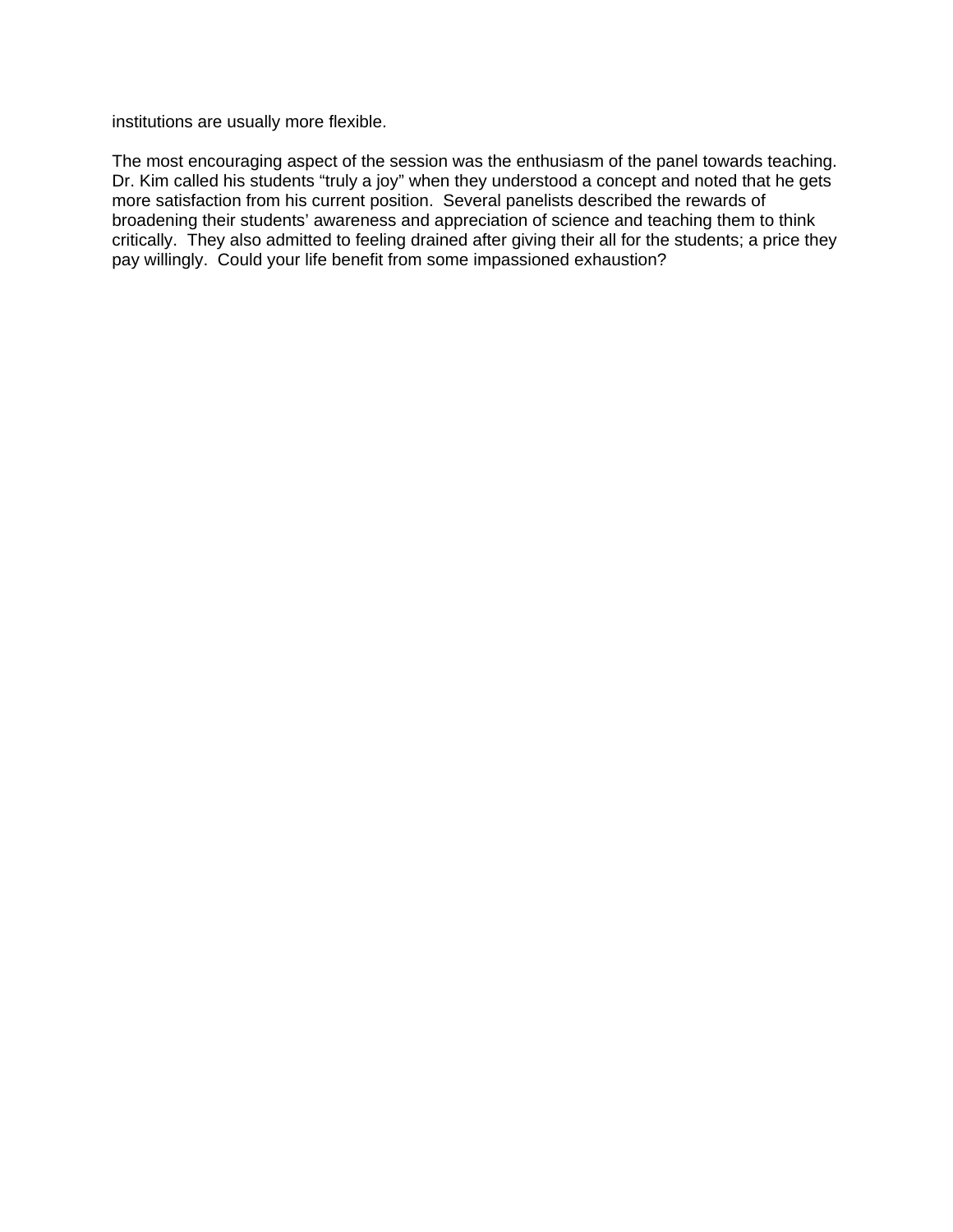### <span id="page-18-0"></span>**To Market We Go: The Process of Patent and Technology Transfer Sandeep Dayal, PhD**

Are you strongly affected by the latest landmark legal decision in the news? Are you shocked to see an academic scientist publish a hot paper without protecting the intellectual property within? If so, a career in patent law or technology transfer might be right for you.

A spectrum of career options was represented by members of the panel "To Market We Go: The Process of Patent and Technology Transfer". Cindy Lang, PhD, Technology Licensing Officer at Columbia University, shepherds inventions through the patent process, serving as an interface between academic scientists, industry, and government agencies. Jonathan Sparks, JD, PhD, Patent Attorney with Edwards, Angell, Palmer & Dodge, LLP in Boston, initially translated science to legal professionals but has shifted to a more strategic role in portfolio planning. As an Associate Patent Agent at MedImmune, Miklos Gaszner, PhD finds creative ways to protect products, intellectual property, and investments. Samira Jean-Louis, PhD, Patent Examiner at the US Patent and Trademark Office (USPTO), protects the public and marketplace by ensuring novelty and proper scope by reviewing patent applications.

What can a bench scientist or clinician do to help land a first job in this new field? The panelists made some general suggestions: gain some tech transfer experience, show diversity and versatility in your knowledge base, and network with people already in jobs of interest. More specifically, Dr. Lang proposed gaining business experience or joining a part-time internship program. Tech transfer or related coursework would show determination according to Dr. Jean-Louis. Dr. Sparks recommended volunteer work in a tech transfer office. Any efforts to show seriousness and passion for tech transfer would make an interested scientist more attractive to employers.

Is additional training required? The only absolute requirement is a scientific background. All the panelists were trained by their organizations, for example Dr. Jean-Louis graduated from the structured Patent Training Academy program at the USPTO. However, Dr. Sparks (who has a law degree) and Dr. Gaszner (currently in law school) described a "glass ceiling" for advancement without a law degree in certain career tracks. Patent agents, in contrast, do not need a law degree. They typically have lucrative careers but do not have all of the rights, responsibilities, and privileges given to attorneys.

A variety of lifestyles and compensation packages accompany different types of jobs in tech transfer/patent law. As a patent attorney at a large law firm, Dr. Sparks has an intense and stressful work schedule best suited to someone with a driven personality. Dr. Gaszner admitted that balancing work and family life is challenging, albeit temporary, while he works full-time and attends law school. Dr. Lang described a fairly normal business schedule, and Dr. Jean-Lois enjoys an independent and flexible schedule at the USPTO. In addition, she noted that many patent examiners spend a few years at the USPTO and then transition to other types of organizations such as non-profits or congressional assignments. One limitation of the USPTO is that they only employ U.S. citizens, unlike other tech transfer positions.

It was clear that the panelists use their scientific training every day and find their careers rewarding. These examples illustrate the variety of career options available in tech transfer, but identifying the right job is essential for satisfying professional and lifestyle needs. If you find yourself staring at a potentially commercial piece of data or innovation, and planning a strategy to protect this intellectual property, perhaps you should explore a career in tech transfer or patent law.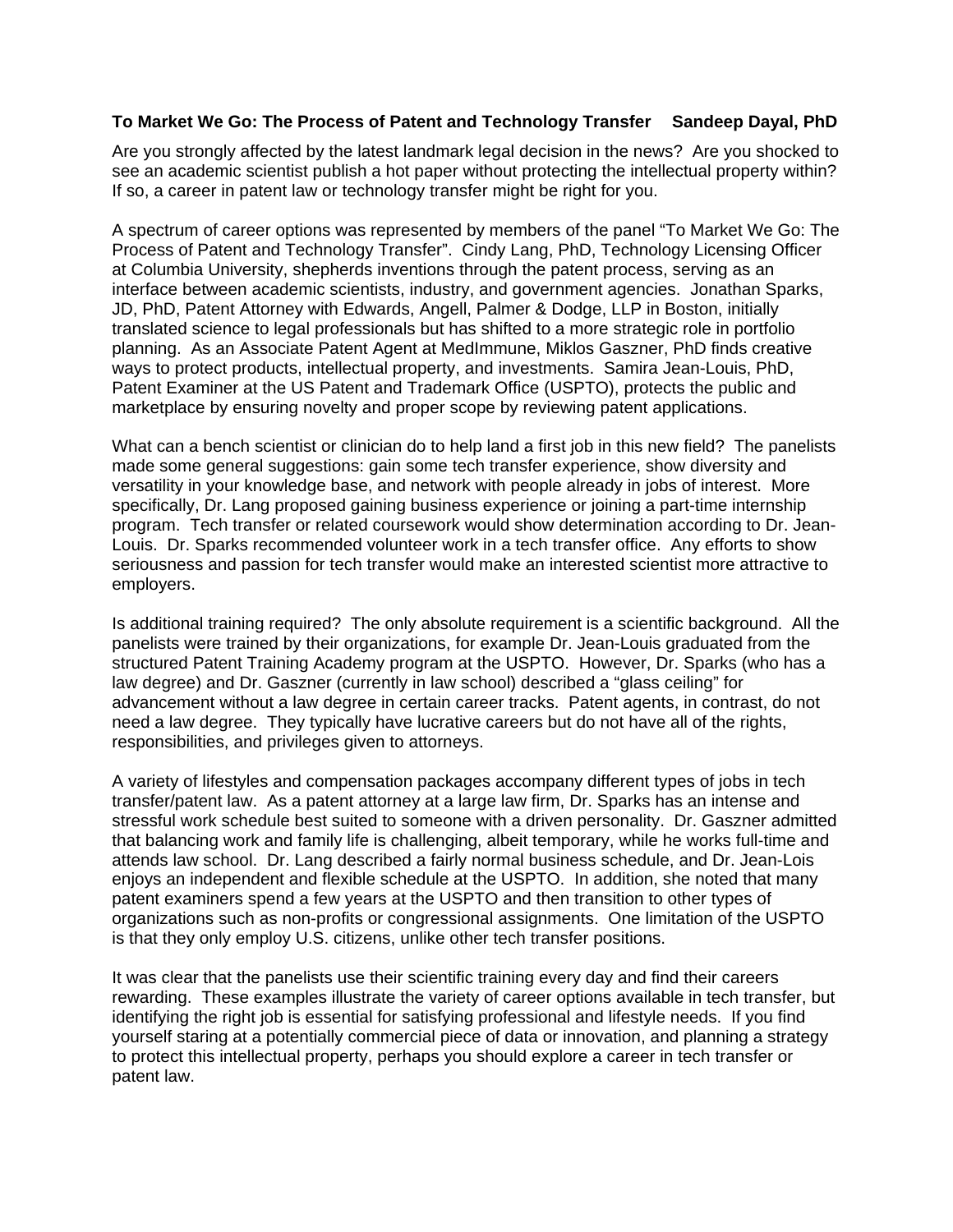# **CAREER SKILLS AND ADVICE**

### <span id="page-19-0"></span>**Around the World with Your PhD: International Opportunities Senta Kapnick**

Have a love for travel and exciting adventures abroad? In the International Opportunities panel, each panelist's individual background gave the audience a glimpse of opportunities that offer the possibility of combining science and international relations and insights into the differences between funding and facilities overseas.

When searching for a position overseas, networking was, not surprisingly, at the top of the essentials list. Dora Fitzli, PhD, a Counselor for Science and Technology at the Swiss Embassy, informed us that approximately 50% of post-docs in Switzerland are international students and that there are currently Swiss National Science Foundation exchange fellowships available. Conveniently, the programs are all in English. Additionally, she eluded to the availability of European Union grants and country-to-country collaboration efforts. If you are still a graduate (or even undergraduate) student and have an interest in transitioning from bench work to government, public relations, and/or science education, the Think Swiss Research Scholarship Program offers opportunities to conduct research abroad in fields including climate change, public transport, and finance in addition to the life sciences. There is, of course, the Fulbright Scholarship, which was mentioned briefly by scholar Leonardo Marino-Ramirez, PhD, a bioinformatics investigator for the Columbian Corporation for Agricultural Research.

The availability of funding to U.S. citizens abroad and foreigners going home is a critical issue. According to Dr. Marino-Ramirez, much of the money for international research comes from the local government, with corporations as small contributors. The panelists confirmed that grants are becoming more competitive and creativity essential, on the domestic and international levels. Nonetheless, there are still apparently plenty of unrestricted funding sources bound to institutions and not citizenship.

Worried about whether or not there will be access to state-of-the-art equipment? The answer depends heavily on the location. As Dr. Marino-Ramirez remarked about international work, particularly in Columbia, "you have to be prepared to build things from the ground up."

An additional opportunity to work internationally on a collaborative level also exists via positions in non-profit organizations. Duties in this environment can include bench work and grant writing on the domestic level. For MDs and clinical epidemiologists, travel to clinical trial sites overseas is a very real possibility. Kamalakannan Velmurugan, PhD, a scientist at the Aeras Global TB



Vaccine Foundation, highlighted a few benefits of working for nonprofits. First, it can be easier for non-profits than it is for industry to take on foreign post-docs, as visas can be directly transferred in most cases. Second, funding can be better at established non-profits due to a surge in charity organizations and the presence of funding giants such as the Bill and Melinda Gates Foundation, which funds a considerable portion of Aeras' vaccine development efforts. Don't have industry experience? Dr. Velmurugan assured the audience that in the basic science department of many non-profits, this is n ot a problem.

As appealing as international work can appear, there are difficulties to overcome. Dr. Fitzli confessed that establishing a new professional identity during a career transition can be very difficult, and is even more pronounced when you are between fields in an unfamiliar culture. The take home message: with good networking skills and an open mind, the world beyond the U.S. job market for scientific professionals is substantial.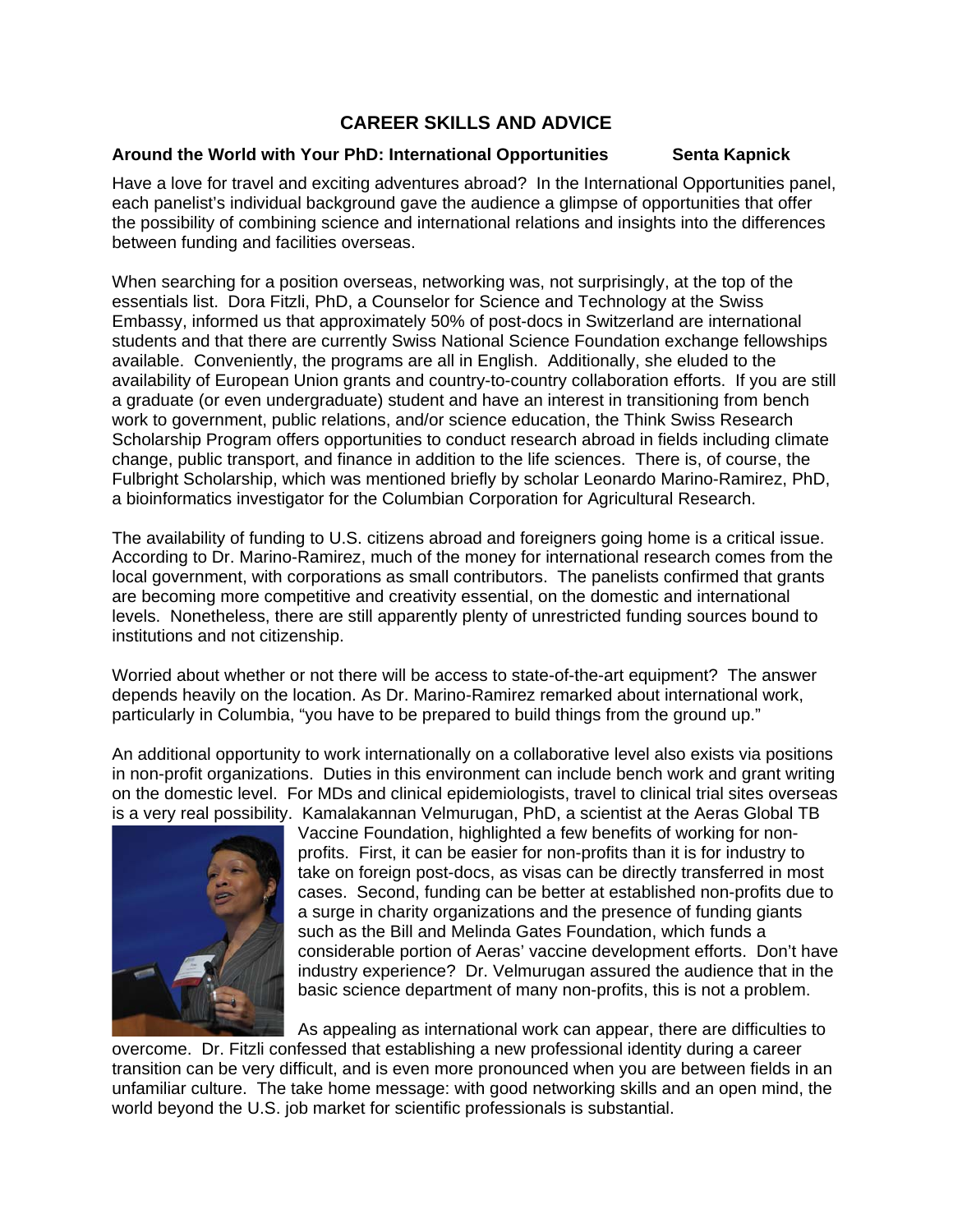#### <span id="page-20-0"></span>**Career Options for Physician-Scientists Career Sid Kerkar, MD**

"Follow what you notice, follow what you see, but you don't always have to follow the path you thought you'd be." Steve Holland MD, Chief, Laboratory of Clinical Infectious Diseases, NIAID.

The NIH career symposium for clinicians provided a glimpse into the wide range of choices available to physician scientists after training. While paths such as academia, industry, and the private sector can lead to fulfilling careers, the choice of what direction to take can be difficult. The five panelists, Steve Emerson, MD, PhD, President of Haverford College and former Chief of Hematology/Oncology at the University of Pennsylvania, Philip Coyne, Jr., MD, US Public Health Service, Department of Preventive Medicine, Jeffrey Siegel, MD, Clinical Team Leader, Food & Drug Administration, John Wagner, MD, PhD Vice President, Clinical Pharmacology, Merck & Co., Inc, and Dr. Holland, provided intriguing insight by recalling their unique career paths.

Dr. Holland completed his clinical training in Infectious Disease at Johns Hopkins University, but his curiosity into the burgeoning field of molecular biology led him to work on the transcriptional regulation of HIV as an NIH fellow. He decided to stay at the Intramural Branch at NIH, allowing him the opportunity to work on complex biological pathways while still caring for patients on a busy Infectious Disease service. Similarly, Dr. Emerson commented on the benefits of using patients and their diseases as a basis for discovering new science. He pioneered ways of isolating and growing human hematopoietic stem cells *in vitro* using bioreactors. Later in his career, Dr. Emerson was able to combine his scientific and clinical background as Chief of Hematology/Oncology at the University of Pennsylvania and helped organize a department where the research interests were aligned with clinical efforts.

Dr. Coyne continued with the central theme of serendipity as an important factor for physician scientists and emphasized the importance of remaining open to possibilities. Dr. Coyne worked in the Peace Corps prior to completing medical school and clinical training in infectious disease at the Uniformed Health Services. Afterwards, he joined the Food and Drug Administration (FDA) as a clinical reviewer and continued on to the Public Health Service.

Dr. Siegel, a current clinical team leader in Rheumatology, provided further information about the FDA. After clinical training in Internal Medicine and scientific training in autoimmune diseases at NIH, Dr. Siegel started his career working at the Naval Medical Research Institute focused on basic research. He later transitioned to the FDA as a medical officer, which allowed him to use both his scientific and clinical backgrounds to impact public health.

The final panelist for the session was Dr. Wagner, and he too mentioned the importance of providence in his path to becoming the Vice President of Clinical Pharmacology at Merck & Co. After completing both graduate and medical school, Dr. Wagner became enamored with the importance of translational research. He studied gene therapy for cystic fibrosis as a post doctoral fellow, and later joined the scientific department of a large pharmaceutical company.

In conclusion, the successful careers of the various panelists demonstrated that physician scientists play an important role in all areas of scientific advancement, including academia, regulatory agencies, industry, and the private sector. The central force shaping many of their careers was being open to opportunities as they arose. The combined expertise of individuals with a background in medicine and research can truly shape the field of translational medicine and lead to important advances in global health and drug discovery.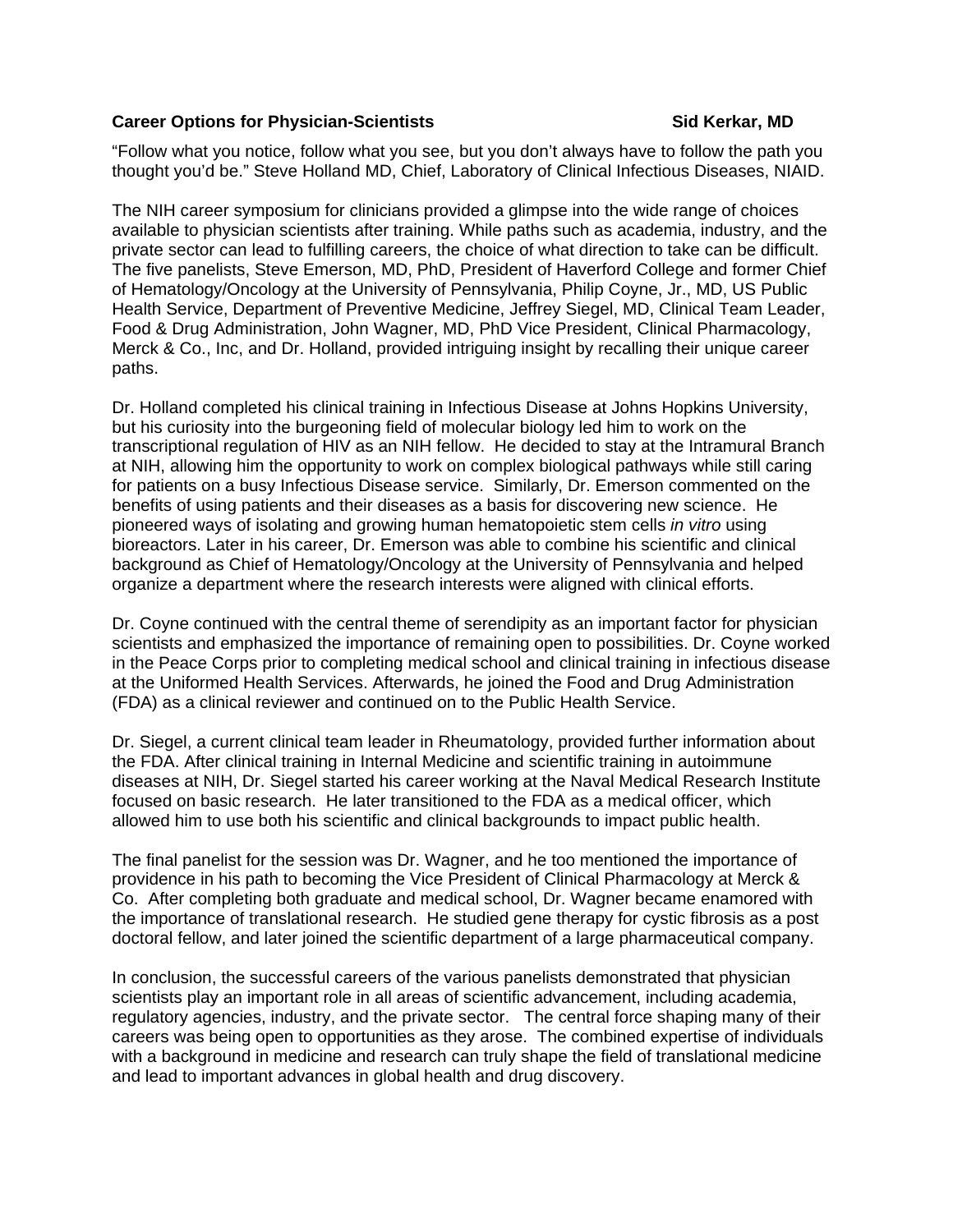#### <span id="page-21-0"></span>**Catching the Translational Wave Chanelle Case Chanelle Case According the Chanelle Case**

The biggest misconception of "Catching the Translation Wave" is that medical education is necessary to pursue this field of research. Doctoral training is dedicated to teaching one how to think critically, and that skill is exactly what translational medicine requires. Translational research is a team project, with each member fulfilling a role essential to the team's function as a whole. Each of the panelists started working in the translational field by relying on his or her training and quickly adapting to this new environment.

In all cases, the panelists sought out an opening in the field, and used what training and skills they had to fill that void. Elaine Jacobson, PhD was a biochemist interested in NAD metabolism who went on to become a consultant to a pharmaceutical company and eventually started her own biotechnology company. Jennifer Adair, PhD, a former NIH post-doc trained in human genetics and cell biology, created an opportunity as a clinical trial research coordinator at the Fred Hutchinson Cancer Center through networking and her experience in the clinical research courses offered here at NIH. Rick Meeker, PhD began his career in neuropharmacology at the University of Chapel Hill, but quickly began seeing the clinical applications for his work in CNS disorders, given their relationship with diseases such as HIV.

When considering a career in translational research, the panelists recommended beginning your training in a program that has translational aspects. During this time, it is important to establish collaborations and good relationships with the people you encounter; a career in clinical research can be isolating because you may often be the only PhD on the team. The NIH is responsible for a large portion of clinical studies, so while at NIH capitalize on opportunities for learning about the structure and funding of these research programs.

When beginning the job search, know your strengths, be creative, and find a niche in which you can thrive. Do not be swayed by job titles, because more often than not, companies and institutions will create titles for the positions that they need filled, regardless of what is listed. To ensure job security, look for opportunities in programs in which the institution or company is dedicated to establishing clinical and translational research. Be aware of what is required to attain tenure or a permanent faculty position, and what that will mean in terms of sustaining your salary. Some institutions expect researchers to bring in their own funding, so know the origin of the money being used for research.

The translational field is growing and requires expertise from all areas of research in order to achieve success. PhD-level training is unique in this field and can be instrumental to its progress. Don't be intimidated by the magnitude or requirements of this "wave", but rather be led by the desire to make a difference and direct the path of this exciting field of research.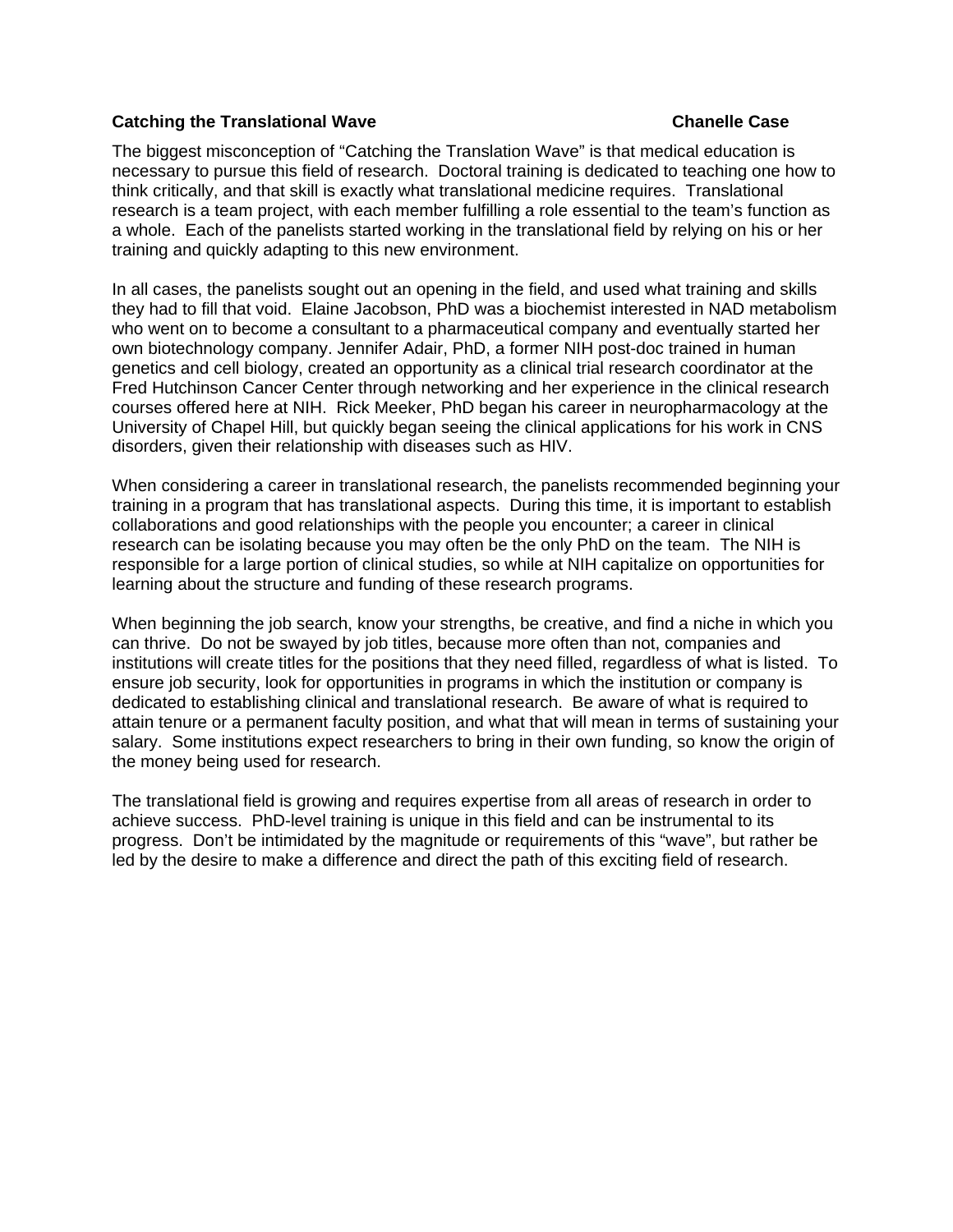### <span id="page-22-0"></span>**Falling Down and Getting Back Up: Dealing with Setbacks Tonia Carter, PhD**

"Let me tell you the secret that has led me to my goal. My strength lies solely in my tenacity."  $-$ Louis Pasteur (1822-1895). Numerous setbacks plague our lives as fellows including failed experiments, bureaucracy, an incorrect hypothesis, a rejected manuscript, uncertainty about the future, and too little or too much mentor involvement in our research. When the time comes to find that next position, additional stressors abound such as visa problems, where and how to begin a job search, making time for a job search while completing current research commitments, and the insecurity of wondering whether our qualifications are satisfactory for the type of positions available. What kind of attitude should be adopted when managing these obstacles?

Denise Saunders, PhD, counseling psychologist in the Office of Intramural Training & Education, suggested that people usually approach problems with one of two mind-sets: pessimism or optimism. Pessimism leads to the beliefs that a problem is permanent and that the cause is internal. Thus, a pessimist labels himself a failure when things go wrong. In contrast, when viewed with optimism, a setback is seen as a temporary, isolated event with external causes leaving the optimist's self-image intact. Optimism is not the solution to every problem, but practicing flexible optimism allows for its wise use. When faced with an obstacle, the risks involved should be assessed and pessimism applied when the risk is highly unfavorable or could lead to harm. That is, pessimism can be



a healthy way to protect ourselves. Optimism should be used when dealing with low risk outcomes or with problems that have a fair chance of success.

Dr. Saunders mentioned resilience as a skill that can help maintain an optimistic attitude. One well-known example of this principle occurs when teaching children to ride a bicycle. When they fall off, their parents tell them to brush themselves off, to get back on, and to keep trying. Applying resilience to setbacks at work or at home will lead to an improved attitude and ability to succeed. How can resilience be fostered? First start by accepting that setbacks are a normal part of life. Try to establish connections with others and keep things in perspective. Look for opportunities to achieve goals, take time to appreciate all the good things in life, and strive to maintain a hopeful outlook even in difficult situations. Other steps to developing a more positive outlook include recognizing and eliminating negative thoughts, developing an awareness of beliefs about ourselves and the world, not punishing ourselves for mistakes and weaknesses, and taking time to laugh and enjoy life. Optimism is a learned practice just like being hard on ourselves is.

Dr. Saunders suggested three exercises that can enhance an optimistic attitude. One is to write a letter of gratitude to someone who has been especially kind but was never properly thanked and then to deliver the letter in person. Another is to write down three things that go well each day. The third is to identify your five greatest strengths in a survey at [www.authentichappiness.org](http://www.authentichappiness.org) and to use them more often, in new and different ways. Recommended books on optimism include "Learned Optimism: How to change your mind and your life" and "Authentic Happiness: using positive psychology to realize your potential for lasting fulfillment" both by Martin Seligman, PhD. Websites on this topic include [www.positivepsychology.org](http://www.positivepsychology.org) and [www.ppc.sas.upenn.edu](http://www.ppc.sas.upenn.edu). A Japanese proverb states "Fall seven times, stand up eight." By practicing learned optimism and developing our resilience, we can increase our chances of standing back up after a fall.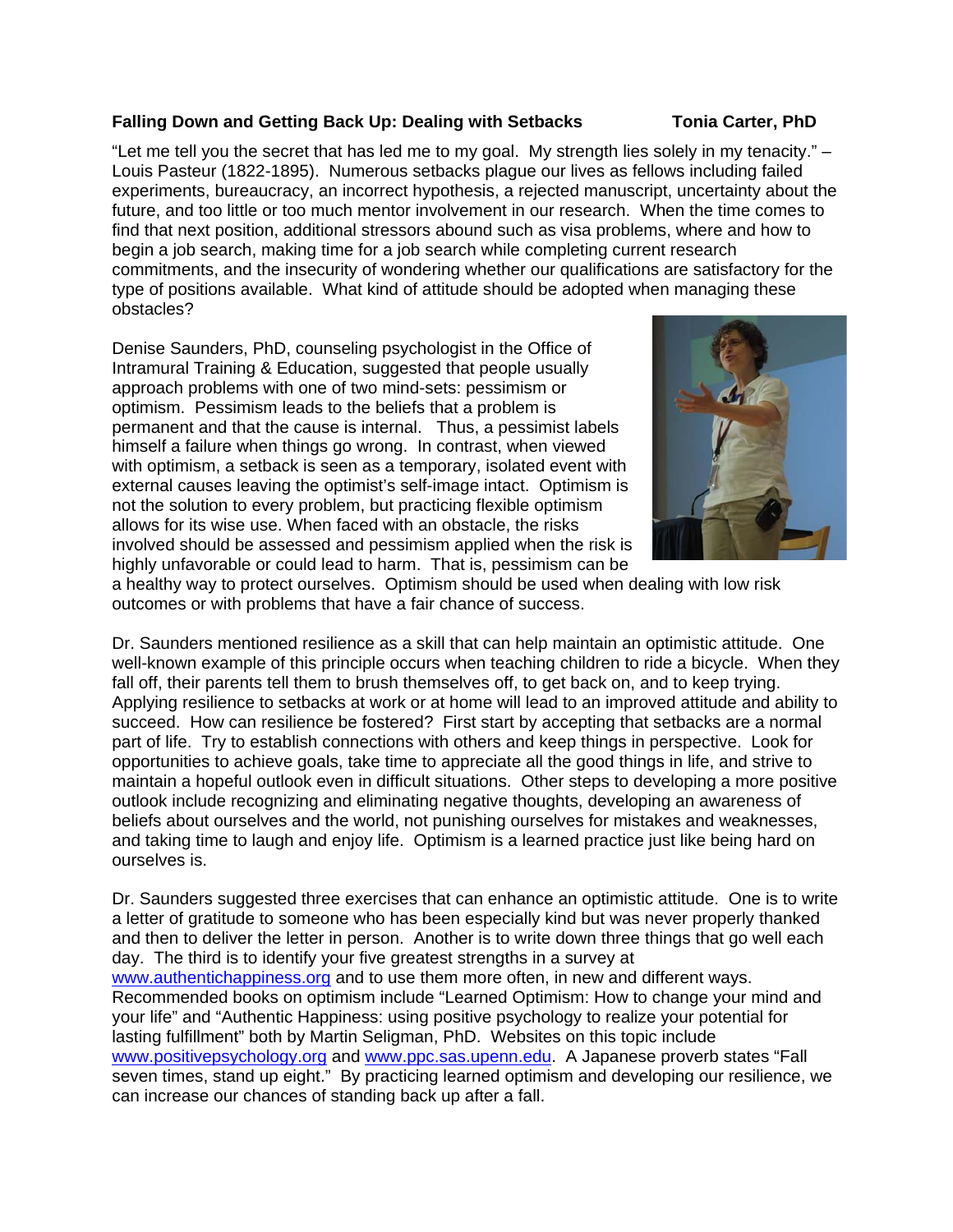#### <span id="page-23-0"></span>**Job Search 101 Philip Jessmon**

Confusion. Excitement. Worry. Anticipation. Confidence. Disappointment. An incredible range of emotions haunts scientists as they near the end of their training. Be it doctoral work coming to a finale, a fellowship about to expire, or a post-doc nearing the end of his or her time, we must all embark upon a common journey: the job search. Some people spend years mulling over their next move; others have an amazing opportunity handed to them, to the envy of all. Regardless, it is good to know some skills and resources to ease the burden of this common path. Office of Intramural Training & Education (OITE) career counselor Melanie Sinche, NCC shared her wisdom and knowledge about searching for a job. Two critical themes emerged from her presentation: flexibility and networking.

Flexibility is not an optional quality and must be applied in many different ways. For instance, being flexible by using a variety of job-searching strategies is important. It is not good enough to consider only advertised jobs since there are a surprising number of unlisted jobs at institutions. Oftentimes, there are several open positions that are routinely and quickly filled, thus they are not posted. In other instances, jobs are not yet listed because institutions are merely waiting for funds to be released. In fact, it is estimated that 75-80% of today's available jobs are not publicly posted.

The plentitude of unlisted jobs highlights the importance of a good support network. Friends, colleagues, and the staff of the OITE offer a convenient avenue for encouragement, brainstorming about jobs, and sharing job postings of interest. In today's society, networks can also be easily formed and maintained through email, online communities such as [www.meetup.com](http://www.meetup.com) or [www.linkedin.com](http://www.linkedin.com), and via professional associations. Still, if a potential employer or colleague can meet you in person, at a conference for example, you will distinguish yourself from a myriad of other faceless applicants.

Where should a search begin? Simply put, it depends upon your interests. You may want to search a university's website for a particular job because you like the organization's focus or philosophy. This method can be enhanced by contacting relevant faculty at these institutions, and periodically "checking in" to see if jobs are available, thus keeping your name fresh in their memories. If you wish to peruse jobs of a certain type, you can look at job listings in journals and on more general science job websites. Perhaps you are still uncertain about the kind of job you would like to pursue. In this case, the best place to start may be at the OITE. The career counselors can help with this decision by conducting a personality and career assessment for you. It is best to know what jobs are compatible with your unique set of character traits before you begin your search.

Once you decide, you may want to consider volunteering in a field of interest—teaching, new research areas, or in clinical settings, for example. You might also consider looking for professional fellowships or internships geared towards gaining experience in a new arena. Finally, get organized and set short-term goals. Perhaps you should commit to contacting five different universities this week or begin building a network with colleagues in the lab. Shortterm, achievable goals will help you move forward and stay focused in your career search.

Don't let the stressful emotions of a job search overwhelm you. By knowing yourself, networking, and remaining flexible, you will succeed in finding a good, compatible job.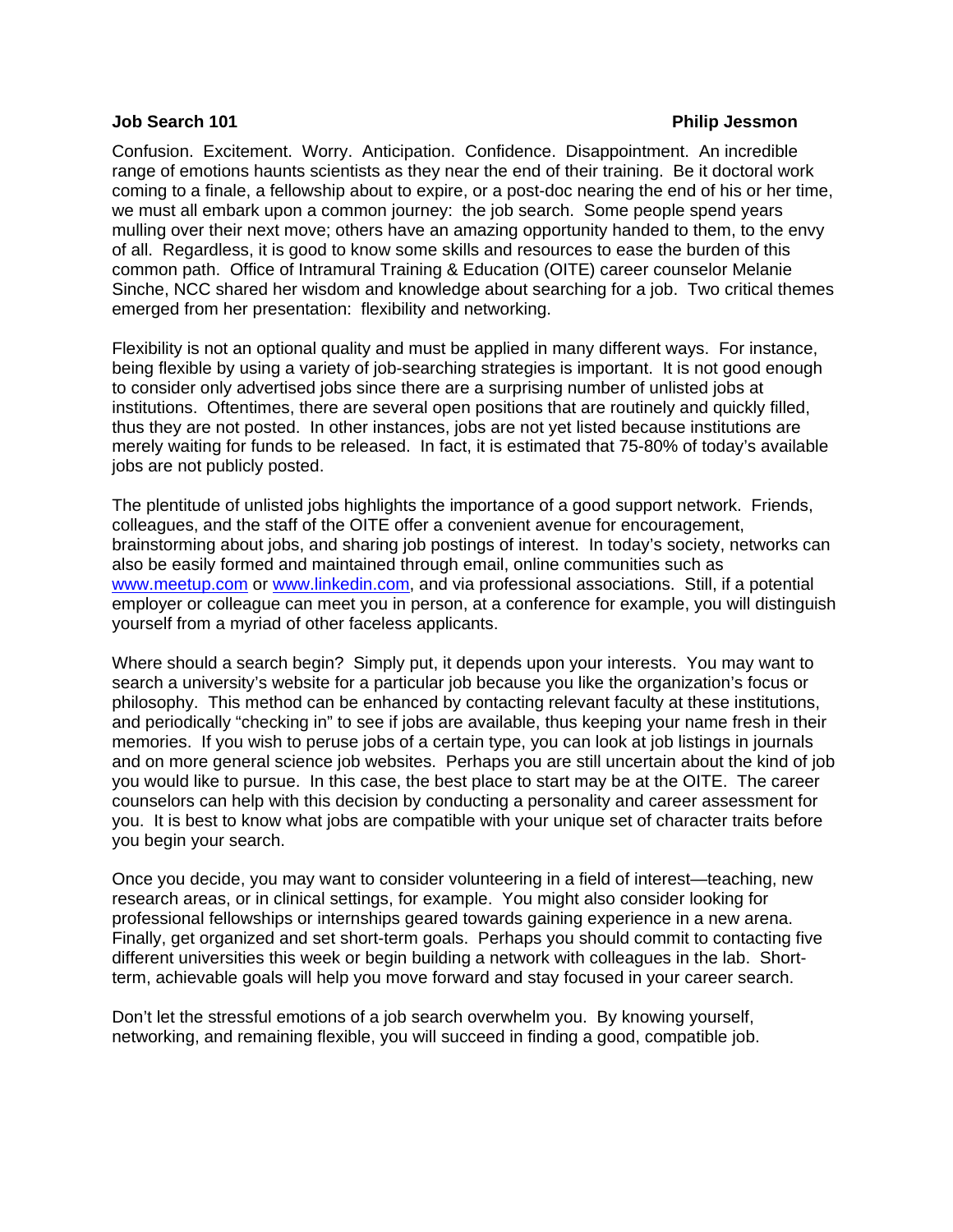#### <span id="page-24-0"></span>**Managing Up All 2003 Contracts and Contracts Contracts and Contracts and Contracts All 2003 Contracts and Contracts A**

How would you handle a wild driver coming up behind you in the road? How would you handle your boss telling you she can't meet with you now to discuss an issue of vital importance to you? The answers come from dissecting the conflict.

Kevin Jessar, JD, PhD Deputy Ombudsman for the NIH, is no stranger to conflict management in science. Citing a study of laboratory dynamics, he pointed out that over 75% of scientists reported spending 10-25% of their time on 'people problems.' Conflicts become even more perilous when they involve a supervisor, where harming a relationship may have long-term consequences on one's career.

Dr. Jessar covered two common mistakes made by those in conflict: using an unproductive conflict resolution style and arguing one's position rather than one's interest. He then offered techniques to help obtain a mutually beneficial resolution. "When you encounter conflict," Dr. Jessar advised, "you need to consider both the goals of each party and the importance of the relationships involved. This will determine the strategy you will use to resolve it." With the wild driver in the example above, there is no relationship and the goal is to get home safely. Thus, avoidance is the best strategy. With the unavailable boss, the relationship is important to preserve, but the goals are equally important to achieve. Because both are at stake, collaboration is necessary.

To address the second common mistake, distinguish between people's positions and interests. A position is a person's view or preferred solution, whereas an interest is a person's underlying need or concern. As an example, Dr. Jessar used John, the messy colleague who chronically leaves the laboratory in disarray. A position is that John is inconsiderate and should be reprimanded by the supervisor. An interest is that a clean workplace is necessary for the safety and productivity of all lab members.

Before asserting demands in a conflict, Dr. Jessar urged three points: "consider what you are requesting, what the other person is requesting, and what interests lie behind each request." By gently asking questions, one can unmask the other person's interests. Dr. Jessar cautioned against closed or leading questions, such as "what did you do that for? Don't you think that's a mistake?" These can create a negative tone and make the other person defensive. Instead, one should use open-ended questions, which convey genuine interest and willingness to understand, such as "how do you feel about … ? Can you tell me more about … ?" The underlying interests are discussed, and a constructive dialogue begun.

The next step in the discussion is to reframe the problem. Focus on the interests at hand, not a particular position. Dr. Jessar gave an example. "The initial frame would be, 'let's talk about John hogging all the reagents.' The reframe would be, 'Let's talk about how we can ensure the lab does not run low on reagents and that we are all making the best and fair use of them.' " In reframing the question and focusing on interests, Dr. Jessar said, "you are soft on the people, and hard on the problem."

What if careful consideration of the conflict resolution style and interest-centered discussions don't work? Dr. Jessar and the Department of the Ombudsman are here to help. The agency is independent of the management structure of the NIH, and is, therefore, a confidential resource for advice. If so desired, the Ombudsman serves as a neutral mediator to help resolve conflict between parties.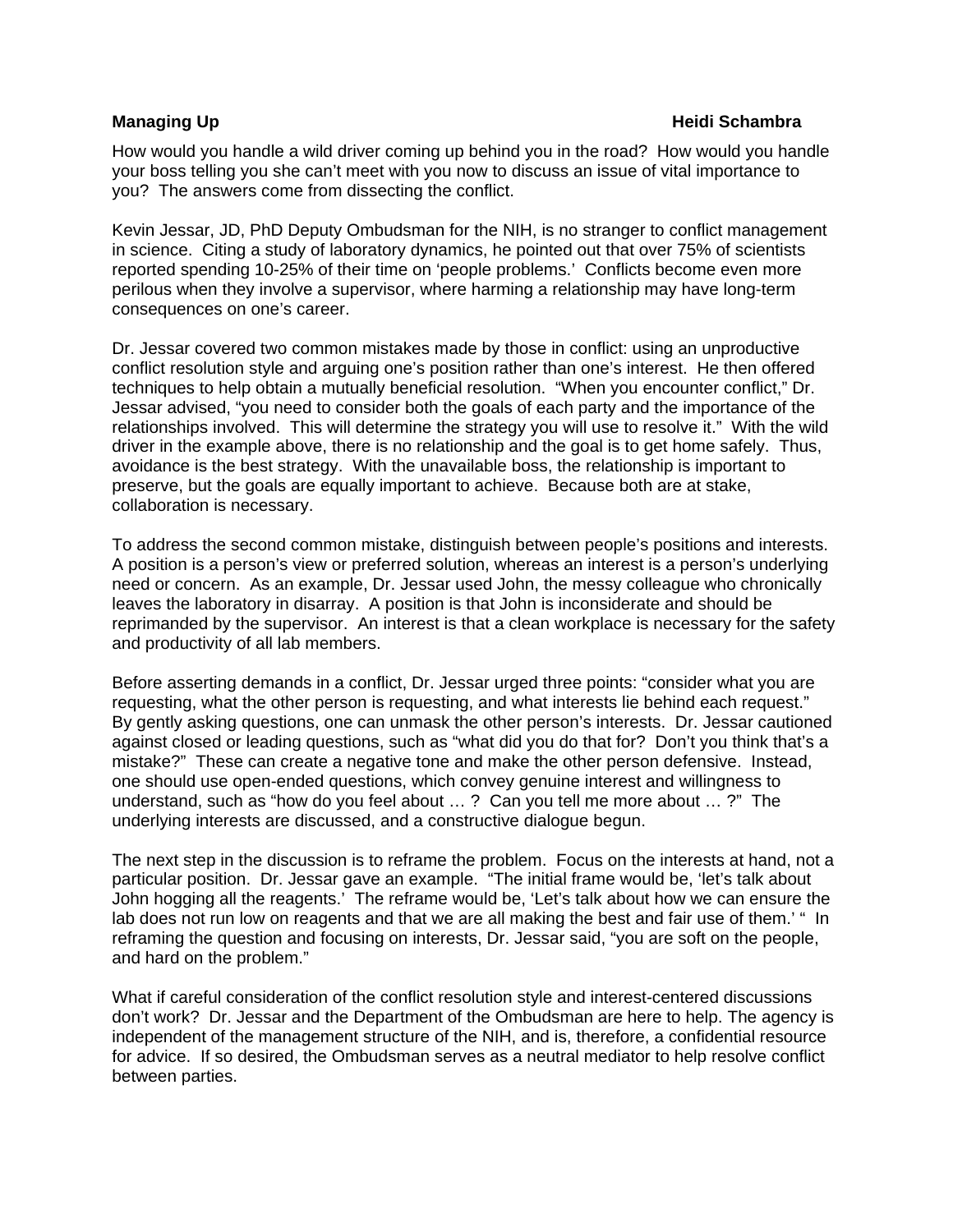#### <span id="page-25-0"></span>**Negotiating Outcomes Diana Ma, PhD**

Two sisters are playing in their backyard when a truck rolls by carrying oranges. A single orange bounces off the truck, over to the two girls. How can these two sisters best divide the orange? Most of the solutions to the "orange problem" offered by the participants of the principles of negotiation session revolved around dividing the orange equally between the two sisters. However, with the added information that one sister wanted the orange for its juice while the other sister wanted the orange for the zest of its peel, alternate solutions to the orange conundrum became apparent.

The message is that it may be possible to find common ground where both parties benefit if you understand what the other party wishes to achieve and why. Parties in negotiation may choose various strategies, including accommodation, compromise, avoidance, contention, or collaboration, depending on the value the parties place on their mutual relationship and the outcome of the negotiation.

When entering negotiations, it is important to first determine your own objectives. Understand that the other party has distinct interests and may view the situation from a different perspective (e.g. different culture or



experiences). Also, know what your "deal breakers" are as well as areas where you can be flexible. Realize that the other party has similar boundaries. Negotiations are usually most successful when the parties establish ground rules and expectations. Negotiations should include a discussion of options and alternatives. This is the time to make offers and concessions. Agree on standards for the evaluation of possible options for resolution and confirm that both parties have the authority to negotiate. Allow time to vent before and during negotiations. Finally, evaluate the agreements based on the predetermined criteria and implement the plan.

This session was run by Nicholas Diehl, MS and Samantha Levine-Finley, MS of the Office of the Ombudsman for the NIH, which offers confidential conflict resolution services to anyone who works at NIH. You can contact them at (301) 594-7231 or get more information by visiting [http://ombudsman.nih.gov/.](http://ombudsman.nih.gov/)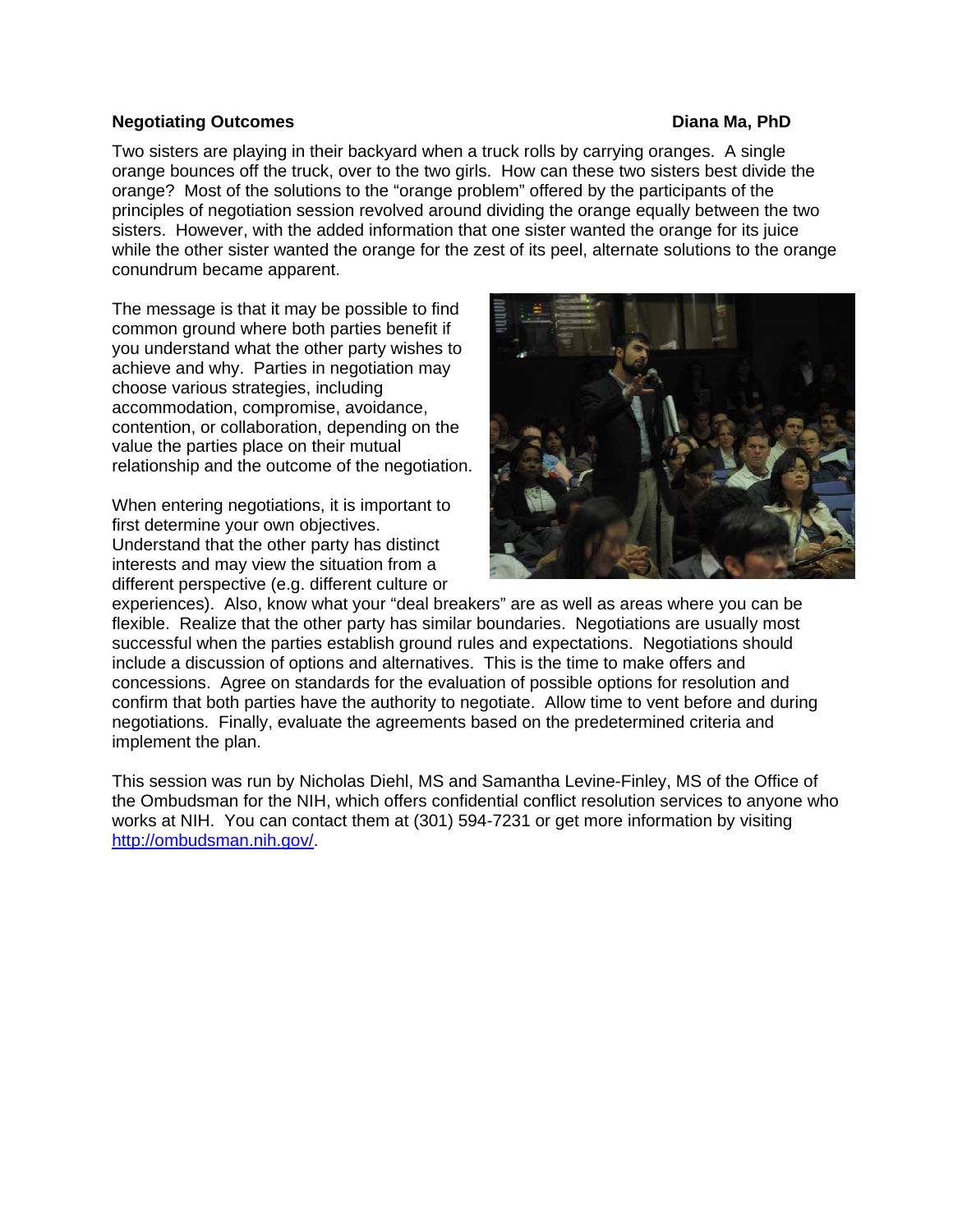#### <span id="page-26-0"></span>**People Management Claudia Gebert, PhD**

Do you think people who manage others dress in black suits, commanding orders from behind their desks? The People Management workshop presented by Joan R. Goldberg, Executive Director of the American Society for Cell Biology, made it clear that managing people is not about directing supervisees from behind a desk, but walking the fine line between being a boss, a mentor, and a friend. Even if you do not feel like a manager, you probably have been in this position at one time or another (e.g. by supervising a technician or student in the lab). If you have not, but your goal is to one day run your own lab, then sooner or later you will find yourself in the position of managing personnel.

Managers are leaders who guide a team of individuals toward accomplishing a goal or task. In this way, managers remove barriers to create an environment accommodating the diverse personalities of team members. Only when each individual member has the opportunity to flourish and perform his or her best, will a team be able to succeed. The main objective of a manager is to nurture the individuals, however, the team as a whole has to be the focus of all efforts.

The most important skills for managers are vision, motivation, and emotional intelligence. Specifically defining the group's vision or mission will help the team look ahead and establish goals that are worth achieving. On the way to each goal, the team members have to be motivated to maintain and enjoy their performance. Motivating individual personalities requires fine-tuning of the manager's personality with all of the supervisees' multifaceted personalities, and applying emotional intelligence.

Emotional intelligence has been defined as "the subset of social intelligence that involves the ability to monitor one's own and others' feelings and emotions, to discriminate among them, and to use this information to guide one's thinking and actions" (Salovey and Mayer 1990: *Imagination, Cognition, and Personality* 9, 185-211.) For a manager, this means determining which team members need to be rewarded and which need to be pressured to perform at his or her best. A manager has to notice the strength and weaknesses of each team member and act accordingly in order to improve the performance of the individual, and the team as a whole. Managers are free to determine how such an idealistic team environment is achieved. It can be as easy as celebrating birthdays or the achievement of a personal goal of one of the team members or it can be as challenging as supporting a team member going through cancer treatment.

Managers are the spirit of a team. If you are thinking about becoming a leader, consider acquiring some people management skills ahead of time. These skills can be learned, not behind a desk, but by interacting with others, by working in teams, and by learning in workshops such as the one presented at this year's NIH Career Symposium.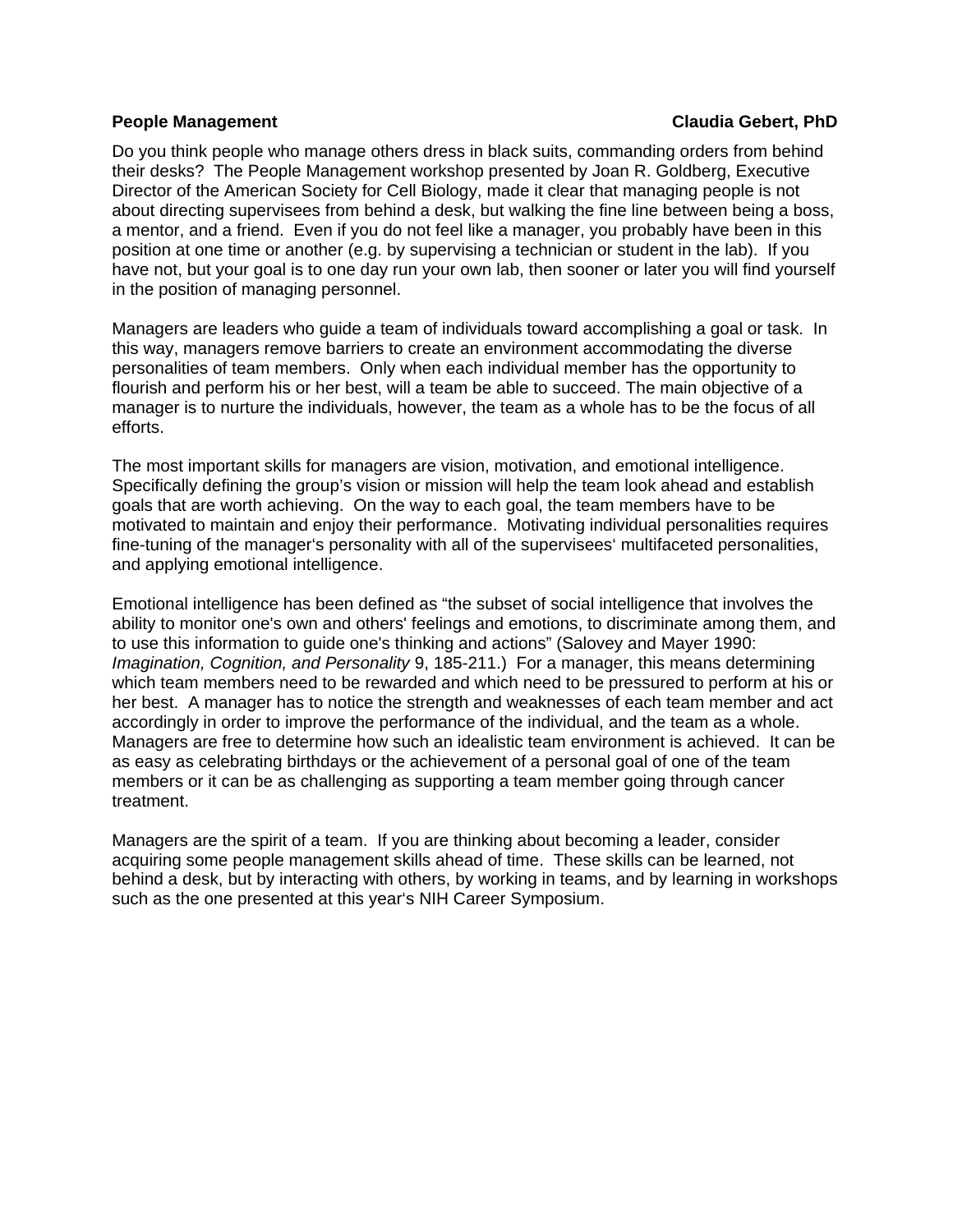### <span id="page-27-0"></span>**US Job Interview Skills for International Trainees Vaibhav Saini, PhD**

White socks, belching, body odor, and even flatulence were mentioned (or implied) by Julie Gold, MA, MSW, LGSW, Leadership and Professional Development Coach in the Office of Intramural Training & Education (OITE), in her humorous presentation on skills to help international trainees ace a job interview in the U.S.

Interviews can cause panic and intermittent insomnia in even the most experienced candidates. For international trainees, it can be especially daunting to juggle language and cultural issues in addition to the expected professional questions. Ms. Gold's presentation provided tips on making it through any interview with poise.

First impressions are crucial to the success of an interview. Always be punctual and dress in professional attire. Unmatched socks or white socks with a dark suit can thwart your efforts. Americans are also sensitive to odors. This can be easily remedied by wearing deodorant. However, avoid colognes and perfumes since the interviewer could be allergic to that perfume or the smell may trigger unpleasant memories of another person who wore the same cologne.



A firm (but not *Terminator*-firm) handshake is

a great way to begin the interview. Follow it with small talk about subjects such as the weather. If the interviewer asks if you are doing well, then answer a polite yes. Be sure to lookup information about the interviewer on the company website. These tidbits of information will help fill any awkward silences during the conversation. Listen carefully to the interviewer, and answer the question he or she is asking, not the one for which you prepared. If you wish to disagree, then do so politely. It is a good idea to avoid a war-of-words with the interviewer. As Ms. Gold put it, "You may win the argument, but you will lose the interview."

During the interview sell your strengths, highlight your achievements, and demonstrate how you will fit in the vision of the company. Refrain from enquiring about the exact salary, vacation, or other benefits. Most importantly, when concluding the meeting, if the interviewer gives you an opportunity to ask questions, take advantage of the offer. Ask pertinent questions which will demonstrate your interest in the position and the company. Ask for the interviewer's business card and thank him or her for meeting with you.

If the interview is followed by a lunch, order a mid-priced dish and avoid ordering a stronger drink than the interviewer. Also, please refrain from burping, slurping, double dipping, and chewing noisily as Americans consider this rude. However, if you should slip, simply say a polite excuse me.

For more information about interview skills, preparing resumes, and practicing mock interviews, make an appointment with an OITE career counselor by writing to Kathryn Foisie at [foisiek@mail.nih.gov](mailto:foisiek@mail.nih.gov). Julie Gold can be contacted at [goldje@mail.nih.gov](mailto:goldje@mail.nih.gov).